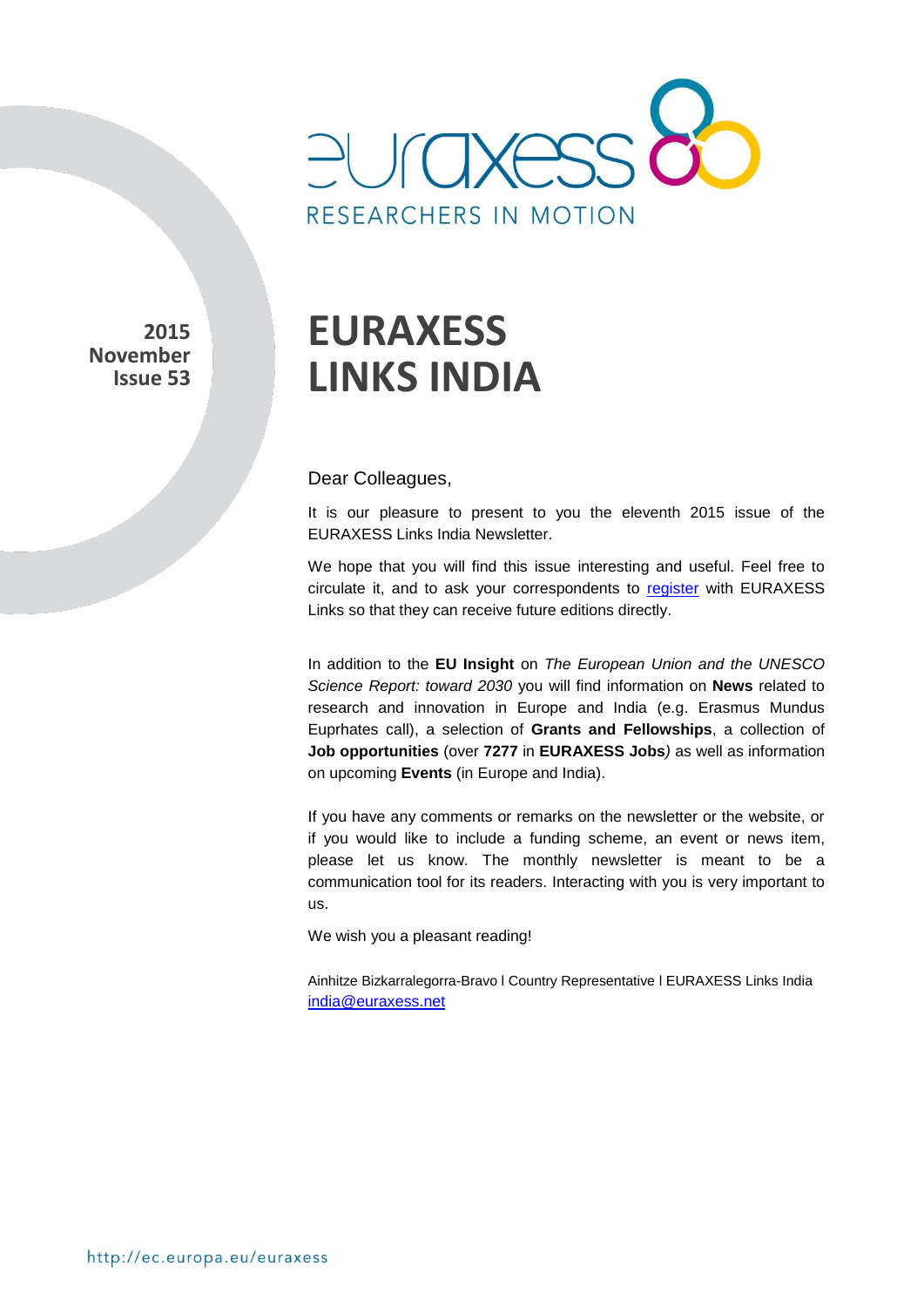# **Contents**

| 1 |       | EU Insight - The European Union and the UNESCO                                                                            |  |  |  |
|---|-------|---------------------------------------------------------------------------------------------------------------------------|--|--|--|
| 2 |       |                                                                                                                           |  |  |  |
|   | 2.1   | EURAXESS Science Slam India 2015: Pictures on Facebook6                                                                   |  |  |  |
|   | 2.2   |                                                                                                                           |  |  |  |
|   | 2.3   |                                                                                                                           |  |  |  |
|   | 2.4   |                                                                                                                           |  |  |  |
| 3 |       |                                                                                                                           |  |  |  |
|   | 3.1   |                                                                                                                           |  |  |  |
|   | 3.1.1 | The Commission launches new mechanism to strengthen                                                                       |  |  |  |
|   |       | 3.1.2 Commission to open Global Earth observation data 7                                                                  |  |  |  |
|   |       |                                                                                                                           |  |  |  |
|   |       | 3.1.4 Commission signs Atlantic Ocean Research Cooperation<br>declaration with Brazil and announces a coordinated call on |  |  |  |
|   |       | 3.1.5 Independent experts present evaluation report on the EU's 7th                                                       |  |  |  |
|   |       | 3.1.6 If you build it, they will come: Can big science make a science                                                     |  |  |  |
|   |       |                                                                                                                           |  |  |  |
|   | 3.2   |                                                                                                                           |  |  |  |
|   |       |                                                                                                                           |  |  |  |
|   |       | 3.2.2 G20 meeting: India defended climate change red lines                                                                |  |  |  |
|   | 3.3   |                                                                                                                           |  |  |  |
|   | 3.3.1 | Partnership Instrument: A New Dimension in the EU-India                                                                   |  |  |  |
|   | 3.3.2 | Indian researcher Dr Devanjan Bhattacharya contributes to the                                                             |  |  |  |
|   | 3.3.3 | Indian researcher Dr. S.G.Prakash Vincent, MSCA fellow of the                                                             |  |  |  |
|   | 3.3.4 | Joint Learning Workshop EqUIP held in Oslo in September                                                                   |  |  |  |
|   | 3.3.5 | EU participates in Conference on Cyber Security & Internet                                                                |  |  |  |
|   | 3.3.6 |                                                                                                                           |  |  |  |

EURAXESS Links India Newsletter is a monthly electronic newsletter, edited by EURAXESS Links India, which provides information of specific interest to European and non-European researchers in India who are interested in the European research landscape and conducting research in Europe or with European partners.

The information contained in this publication is intended for personal use only. It should not be taken in any way to reflect the views of the European Commission nor of the Delegation of the European Union to India.

Please email to [india@euraxess.net](mailto:india@euraxess.net) for any comments on this newsletter, contributions you would like to make, if you think any other colleagues would be interested in receiving this newsletter, or if you wish to unsubscribe.

Editor: Ainhitze Bizkarralegorra Bravo, EURAXESS Links India, Country Representative

November 2015 | Issue 53 | **Page 2 of 25**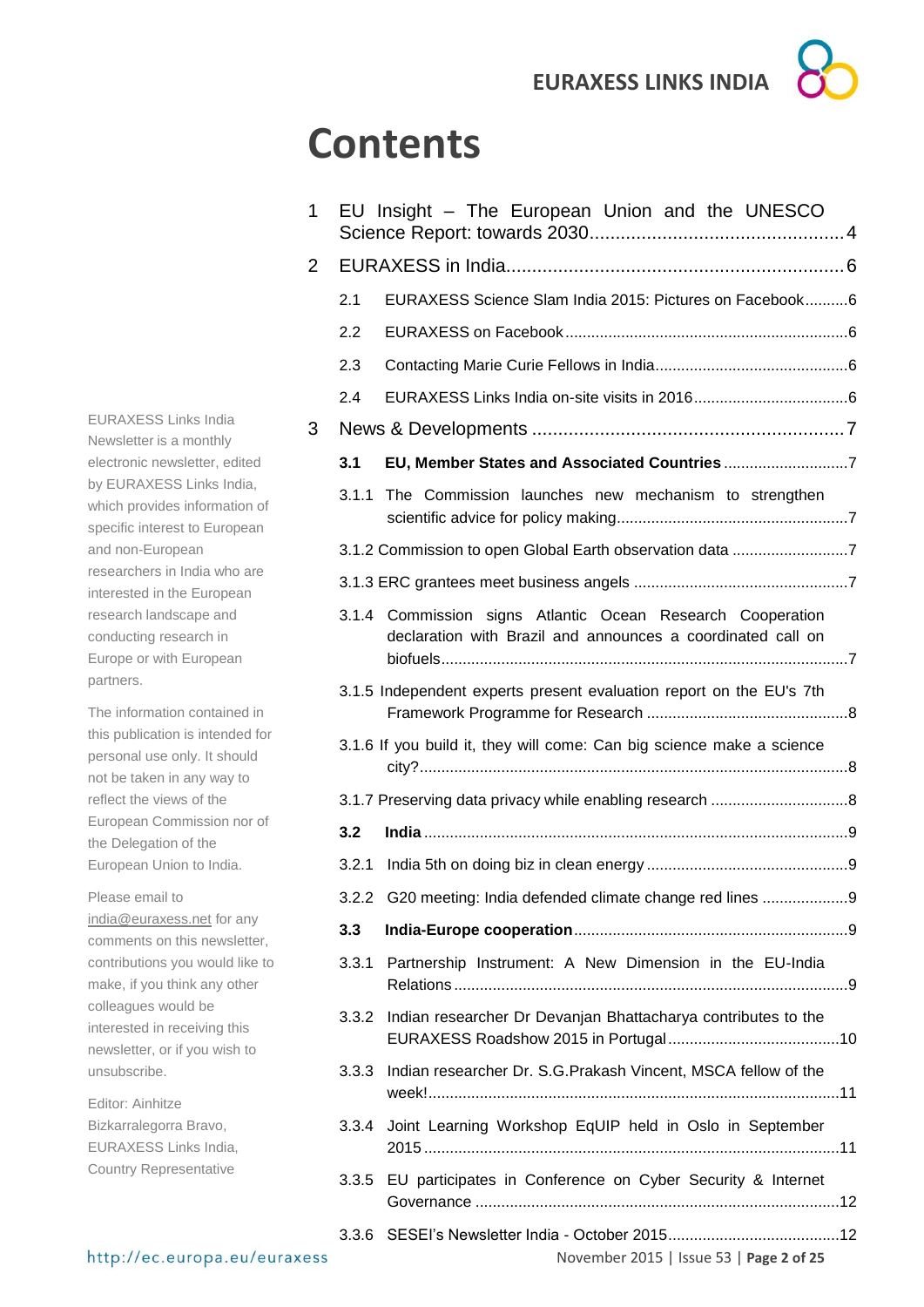$\overline{\phantom{a}}$ 

|   |     | 3.3.7 2 <sup>nd</sup> Indo-Spanish Research & Innovation Newsletter 12                                                      |  |
|---|-----|-----------------------------------------------------------------------------------------------------------------------------|--|
|   |     | 3.3.8 The INDIGO database on Indo-European collaboration support                                                            |  |
|   |     | 3.3.9 A comprehensive report on EU-India ongoing and future<br>research collaborations on Social Science and Humanitites 13 |  |
| 4 |     |                                                                                                                             |  |
|   | 4.1 |                                                                                                                             |  |
|   | 4.2 | Erasmus Mundus EUPHRATES I Call OPEN for Indian students                                                                    |  |
|   | 4.3 | Newton-Bhabha I India-UK research and innovation bridges                                                                    |  |
|   | 4.4 | CSIR-BMBF Joint Call for Proposals 2016-17 15                                                                               |  |
|   | 4.5 | LE STUDIUM I Postdoctoral fellowships in region Centre-Val de                                                               |  |
|   | 4.6 | Humboldt Foundation and Max Planck Society call for<br>nominations for the Max Planck Research Award 2016  16               |  |
|   | 4.7 |                                                                                                                             |  |
|   | 4.8 |                                                                                                                             |  |
| 5 |     |                                                                                                                             |  |
|   | 5.1 |                                                                                                                             |  |
|   | 5.2 | JRC Call for expressions: European Researchers (postdocs) -                                                                 |  |
|   | 5.3 |                                                                                                                             |  |
|   | 5.4 |                                                                                                                             |  |
|   | 5.5 | Chemical Engineer / Chemist (preferred with PhD) in the field of                                                            |  |
|   | 5.6 | Horizon 2020: Call of expression of interest for experts 24                                                                 |  |
|   | 5.7 |                                                                                                                             |  |
|   | 5.8 |                                                                                                                             |  |
|   | 5.9 |                                                                                                                             |  |
| 6 |     |                                                                                                                             |  |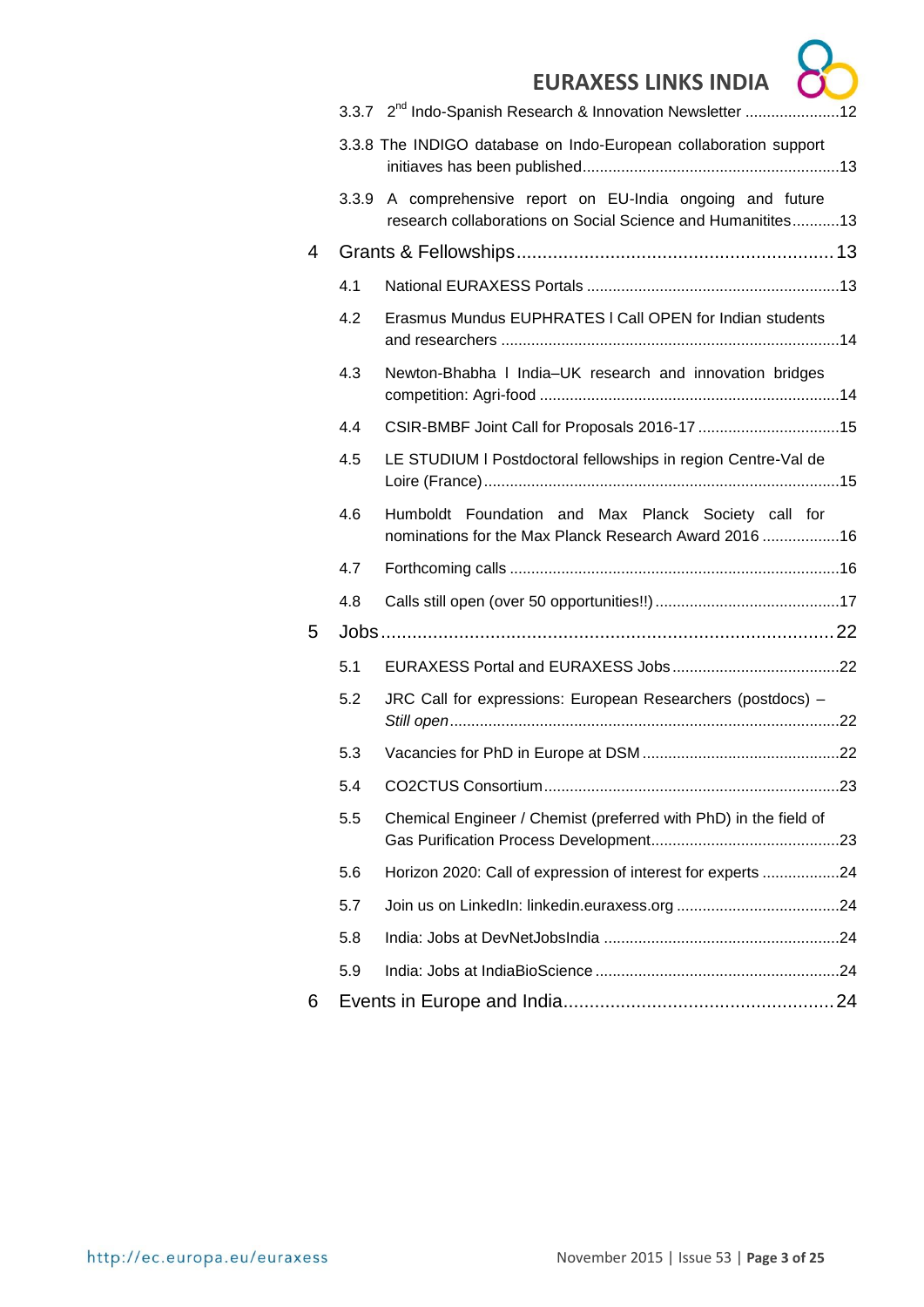## <span id="page-3-0"></span>**1 EU Insight – The European Union and the UNESCO Science Report: towards 2030**

What is the state of investment in science, technology and innovation in the world today? How does Europe rank in relation to other regions and countries? Answers to questions such as these can be found in the pages of the recently published [UNESCO Science Report.](http://unesdoc.unesco.org/images/0023/002354/235406e.pdf)

#### **The report**

Published every five years to ensure a focus on long-term trends, rather than just fleeting transitions which occur from year to year, the UNESCO Science Report 2015 is a detailed examination of the state of activities related to STI as it exists around the world. As noted in its forward, the report seeks to understand how these trends in innovation and mobility contribute to solving major global challenges. Compiled by a multinational team of experts, the 820-page report is broken down into three core sections and a series of three annexes, starting off with the most important emergent issues concerning science and technology in policy sectors and in different institutional contexts, followed by a global overview of key trends and approaches related to innovation, mobility and gender, and ultimately a look at these same topics from a country and region perspective.

#### **The EU in the Report**

According to this report, the European Union stands out in many ways in relation to its global counterparts. For one thing, Europe still leads the rest when it comes to producing researchers, and is seen as a "pole of excellence" and a leader of international excellence and basic research. Currently, out of over 7 million researchers active in the world, over 22% stem from the European Union, while the remaining 50% stem collectively from China, Japan, Russia and the United States. Thus, not only is the EU in the top five countries, it leads all others (China and the United States with 19.1% and 16.7% follow respectively). In addition to this positive data, the European Union is also responsible for the largest number of scientific publications globally, with 34% of all publications stemming from Europe being reported.

In regard to Europe, the Report also lauds its current framework programme for research and innovation, Horizon 2020, for the support it provides to research and innovation. In particular, attention is given to the establishment of the European Research Council as a highly successful model programme for the support of frontier (i.e., basic) research and the ERC Grant programme with its various schemes. Also mentioned is the importance of the Marie Sklodowska Curie Actions and how they encourage mobility and offer support at all stages of a researchers' career.

To read more about the report's findings, click here.

Sources:

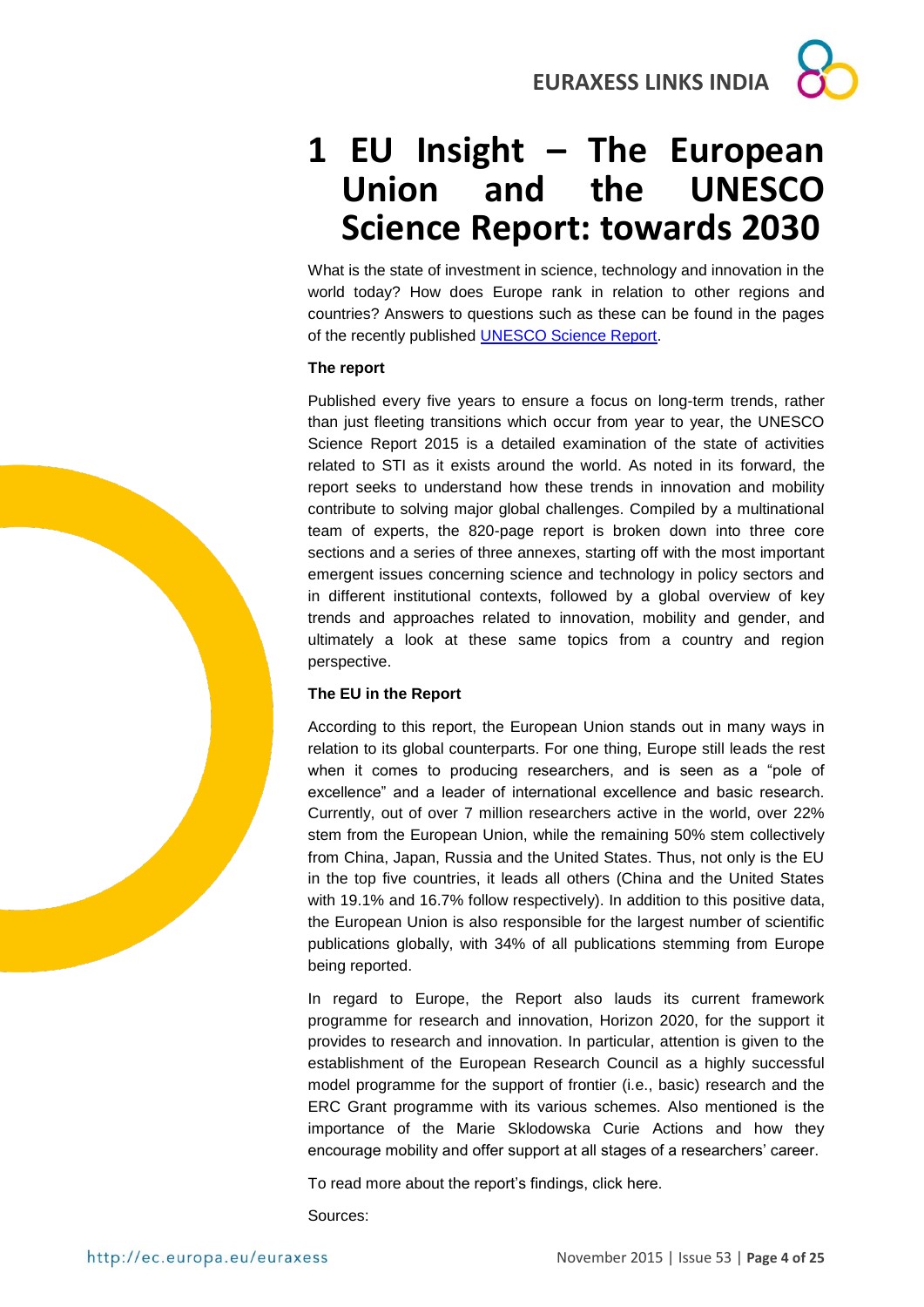

Jenvey, Nicola. "Big five still dominate in share of world's researchers". University World News, Global Edition. Issue 390. 14 November 2015

*Unesco Science Report: towards 2030*. United Nations Educational, Scientific and Cultural Organization, (2015); [http://unesdoc.unesco.org/images/0023/002354/235407e.pdf.](http://unesdoc.unesco.org/images/0023/002354/235407e.pdf) Accessed 22 November 2015.

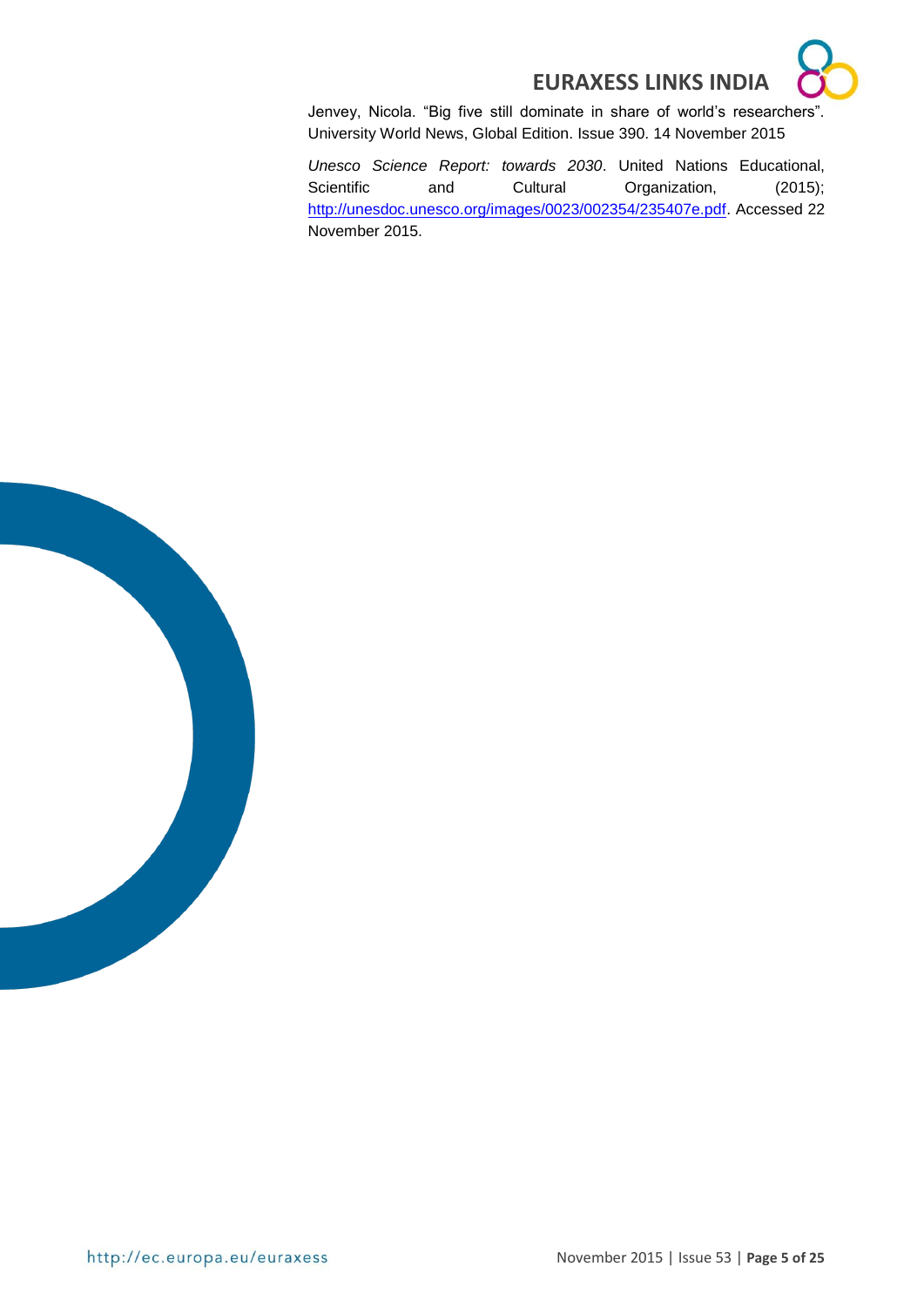



# <span id="page-5-0"></span>**2 EURAXESS in India**

<span id="page-5-1"></span>2.1 EURAXESS Science Slam India 2015: Pictures on Facebook

EURAXESS Links India community members and readers of this newsletter will be able to find pictures of the the 3rd EURAXESS Science Slam India live finals **on Facebook**: <https://www.facebook.com/EuraxessLinksIndia>

## <span id="page-5-2"></span>2.2 EURAXESS on Facebook

The EURAXESS Science Slam and other EURAXESS events have been announced and are posted on [Facebook EURAXESS Links India](https://www.facebook.com/EuraxessLinksIndia) (NEW!).

EURAXESS Links India would like to thank all of you who have been following the 3<sup>rd</sup> edition of the Science Slam on Facebook. More events will be coming in 2016. Stay tuned!

You can also follow EU Research & Innovation news on the page of the Delegation of the European Union to India: [Facebook EU in India.](https://www.facebook.com/EUinIndia)

## <span id="page-5-3"></span>2.3 Contacting Marie Curie Fellows in India

## **EURAXESS Links India is seeking Marie Skłodowska-Curie Fellows**

Are you a former Marie Curie (now called Marie Skłodowska-Curie) fellow? Are you living in India? You want to share your experience and earn a travel grant to take part in EURAXESS events?

Contact us by email [india@euraxess.net](mailto:india@euraxess.net) to discuss collaboration opportunities and help us promote the European Research Area.

EURAXESS Links India is also working on an event addressed to Marie Curie fellows in 2016. Stay tuned if you are one!



## <span id="page-5-4"></span>2.4 EURAXESS Links India on-site visits in 2016

The Country Representative can present the services offered by 'EURAXESS-Researchers in Motion' and cooperation and career opportunities with Europe on-site – at your university or your research institution, including European or Indian companies on the sub-continent.

If you wish to host such a presentation within your organisation, please contact us at [india@euraxess.net.](mailto:india@euraxess.net)

In the December newsletter readers will be able to find the tentative calendar of 'EURAXESS Info Day' (full day) or a 'EURAXESS Info Session" (2-3 hours) in India next year.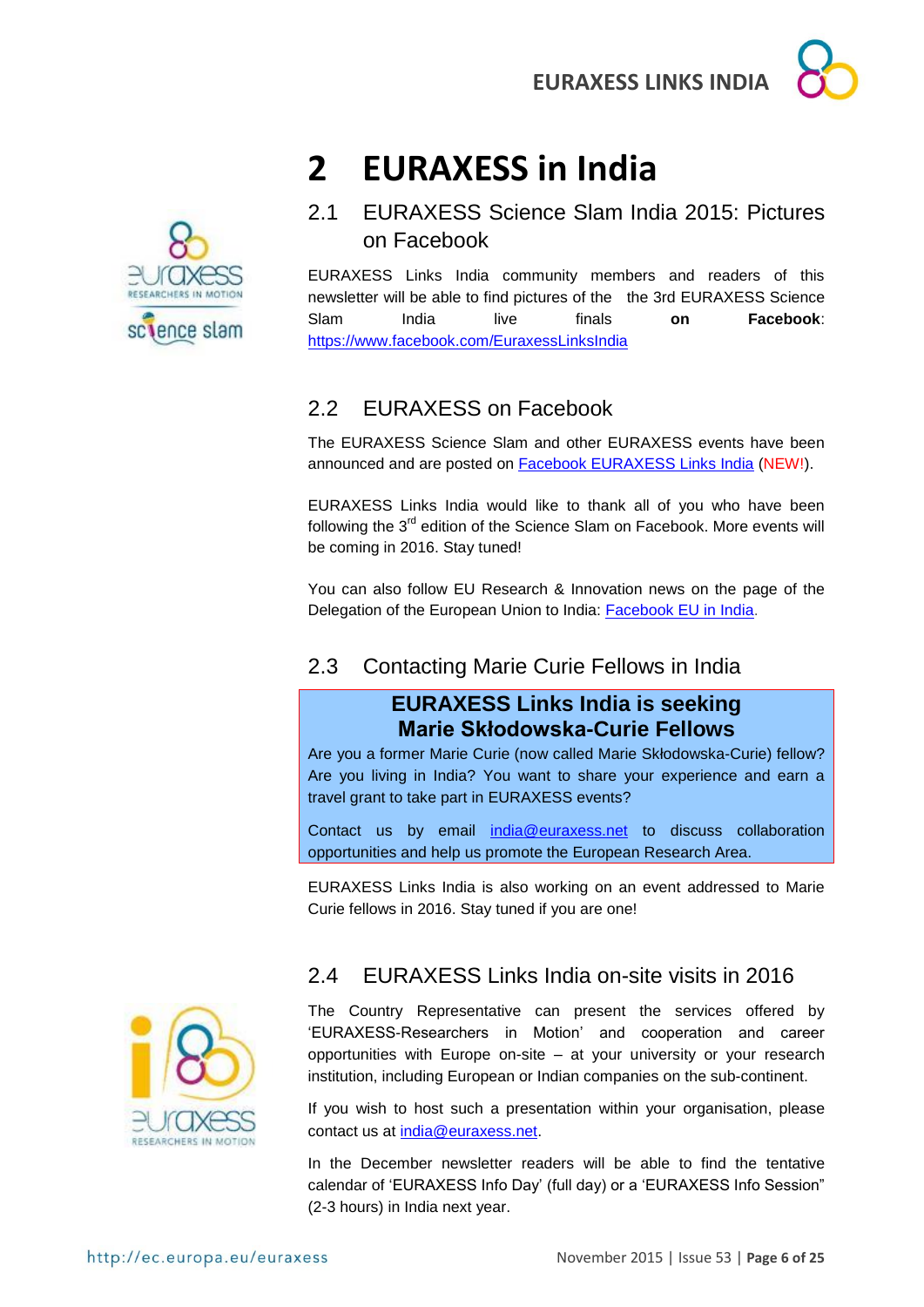# <span id="page-6-0"></span>**3 News & Developments**

## <span id="page-6-1"></span>**3.1 EU, Member States and Associated Countries**

#### <span id="page-6-2"></span>3.1.1 The Commission launches new mechanism to strengthen scientific advice for policy making

The European Commission's new Scientific Advice Mechanism (SAM) is officially launched with the announcement of the seven leading scientists who will form the first High Level Group of scientific advisors. Together with a six million euro grant to European academies and learned societies, this marks a new approach to the use of independent science advice in Commission policy making.

[Read more](http://ec.europa.eu/research/index.cfm?pg=newsalert&year=2015&na=na-101115) (Source: European Commission)

## <span id="page-6-3"></span>3.1.2 Commission to open Global Earth observation data

The European Commission, a founding member of the **[Group on Earth](https://www.earthobservations.org/index.php)  [Observations \(GEO\)](https://www.earthobservations.org/index.php)**, has subscribed in Mexico to the 2015 - 2025 implementation plan of the **[Global Earth Observation System of](http://www.earthobservations.org/geoss.php)  [Systems \(GEOSS\)](http://www.earthobservations.org/geoss.php)**. The 10-year Strategic Plan will provide open access to earth observation data from anywhere in the world to decision makers, researchers and innovators.

[Read more](http://ec.europa.eu/research/index.cfm?pg=newsalert&year=2015&na=na-131115) (Source: European Commission)

## <span id="page-6-4"></span>3.1.3 ERC grantees meet business angels

The ERC and nine of its funded Proof of Concept projects take part in the European Business Angel Network (EBAN) Winter University from 16 to 18 November in Copenhagen. Investors from all over the world will attend, which provides an opportunity for researchers to interact with industry and attract investments into their start-ups and innovative frontier research.

[Read more](https://erc.europa.eu/sites/default/files/press_release/files/Highlight_EBAN.pdf) (Source: European Research Council)



Conversation between José Goldember President of FAPESP, on the left, and Carlos Moedas, during the "Open science, open innovation, openness to the world" conference

raxess

### <span id="page-6-5"></span>3.1.4 Commission signs Atlantic Ocean Research Cooperation declaration with Brazil and announces a coordinated call on biofuels

The European Commission and the Brazilian government signed in Rio a joint declaration for Atlantic Ocean Research to enhance marine cooperation between Europe and Brazil. The agreement follows the celebration of the EU-Brazil high level conference which aims to develop common expertise and scientific knowledge on the Atlantic Ocean and its dynamic systems, provide a new momentum for enhancing marine cooperation between Brazil and Europe and discuss how to further engage in joint research projects and improve reciprocal access to infrastructures.

[Read more](http://ec.europa.eu/research/index.cfm?pg=newsalert&year=2015&na=na-171115) (Source: European Commission)





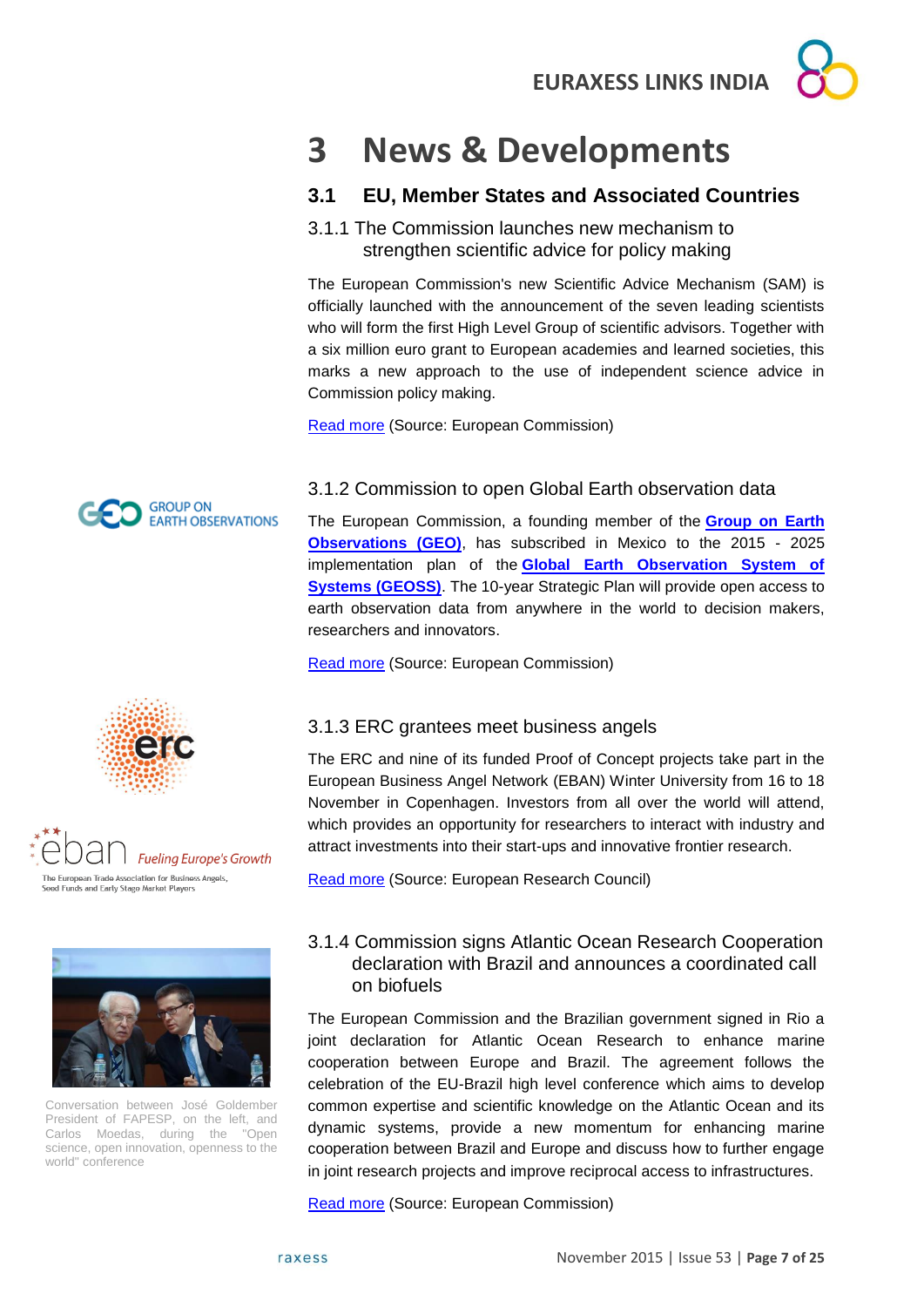

#### <span id="page-7-0"></span>3.1.5 Independent experts present evaluation report on the EU's 7th Framework Programme for Research

Carlos Moedas, Commissioner for Research, Science and Innovation, received the report of the independent High Level Expert Group (HLEG) that has evaluated the EU's Seventh Framework Programme for Research and Technological Development (FP7).

The report was presented in Brussels by the Chair of the Group, Louise O. Fresco, President of the Executive Board of Wageningen University and Research Centres, accompanied by the Group's Rapporteur, André Martinuzzi, Head of the Institute for Managing Sustainability, Vienna University of Economics and Business.

[Read more](http://ec.europa.eu/research/index.cfm?pg=newsalert&year=2015&na=na-191115) (Source: European Commission)

#### <span id="page-7-1"></span>3.1.6 If you build it, they will come: Can big science make a science city?

Lund aims to spawn a cluster around two new science facilities. No doubt the MAX IV synchrotron and the European Spallation Source will attract scientists, but it takes more than labs alone to create a full-blown cluster.

Local politicians and researchers in Lund are calling it Science Village Scandinavia, but the ambitions belie the village tag, with hopes that the city's two new and expensive science facilities will attract global interest from science and industry.

MAX IV, one of the most advanced synchrotron X-ray light facilities in the world, will open its doors in the Village next year. Just down the road a €1.8 billion neighbour, the European Spallation Source (ESS) is now under construction and will begin operations in 2020.

Close by is Lund University. Its vice-chancellor, Torbjörn Von Schantz, was at a meeting of more than 100 scientists and politicians in Brussels this week to talk up the prospects of creating a cluster around the new facilities, which Von Schantz says will be a honeypot for talent from around the world.

[Read more](http://www.sciencebusiness.net/news/77317/If-you-build-it%2c-they-will-come-Can-big-science-make-a-science-city) (Source: Science I Business)

#### <span id="page-7-2"></span>3.1.7 Preserving data privacy while enabling research

A new petition fights the cause of scientists in allowing some exemption for research in the revised Data Protection Regulation.

The initial draft of the Data Protection Regulation proposed in 2012 by the European Commission set out a mechanism to protect privacy. At the same time, it was designed to enable health and scientific research to continue.

However, following Edward Snowden's leaks about the use of personal data by the US National Security Agency, the European Parliament has sought to strengthen protections for data across all sectors. We know that in doing so the Parliament did not intend to harm progress in research. But research has become an unfortunate inadvertent victim of this reaction.

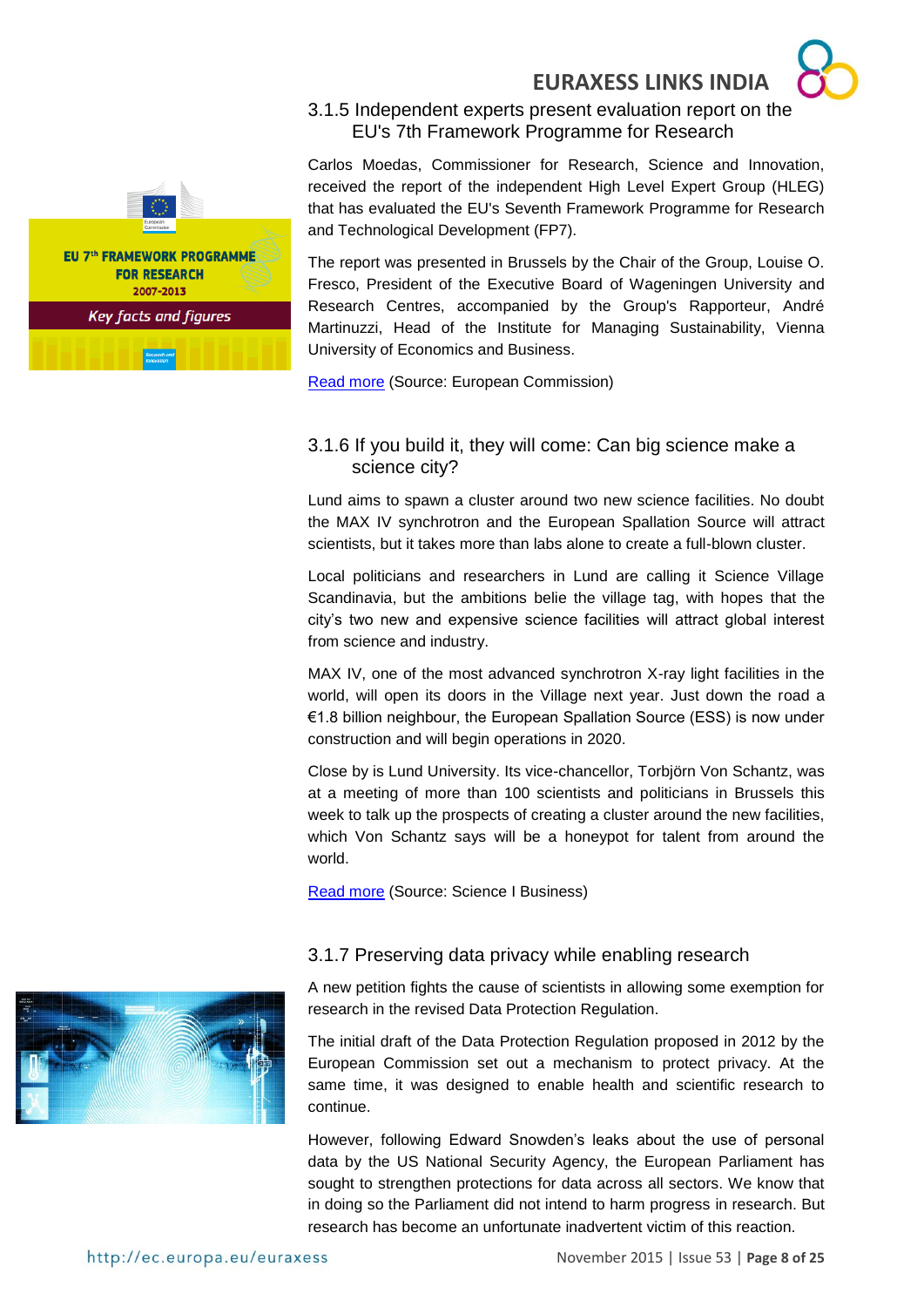[Read more](http://www.euroscientist.com/preserving-data-privacy-while-enabling-research/) (Source: EuroScientist)

## <span id="page-8-0"></span>**3.2 India**

#### <span id="page-8-1"></span>3.2.1 India 5th on doing biz in clean energy

Considering India's notable policy reforms in the renewable energy sector, Bloomberg New Energy Finance has ranked the country fifth on a list of 30 countries on ease of doing business in the renewable energy space. The ranking done by Bloomberg New Energy Finance's annual Climatescope report indicates that clean energy's centre of gravity is shifting from developed to developing countries. The report ranked China in first place, followed by Chile, Brazil, South Africa and India.

Read more: **Business Standard** 

#### <span id="page-8-2"></span>3.2.2 G20 meeting: India defended climate change red lines

At a recently concluded talks of G20 countries, India prevented an attempt to pre-decide the contours of the Paris climate change agreement outside the formal United Nations (UN) climate convention negotiations, to start on November 30.

The proposals from the developed countries at the G20 meet to include a joint communique, which the 20 heads of states were to sign, would have breached Indian interests. The diplomatic tug of war with the developed countries in the meeting at Antalya, Turkey, on November 16 delayed the final communique by the heads of states for hours.

Read more: [Business Standard](http://www.business-standard.com/article/current-affairs/india-defended-climate-change-red-lines-at-g20-meeting-115112200579_1.html)

## <span id="page-8-3"></span>**3.3 India-Europe cooperation**

#### <span id="page-8-4"></span>3.3.1 Partnership Instrument: A New Dimension in the EU-India Relations

Fostering peace, security, human rights and democracy; addressing environmental challenges such as climate change, energy efficiency, water management and ocean governance; and improving connectivity and promoting trade, tourist flows, market access, are key priorities for the EU in the Asia-Pacific region. To achieve these in a world characterised by several power centres, including dynamic countries like India, the EU needed to think in terms of forging bilateral and multilateral partnerships to advance on such issues of mutual interest. The newly established PI is the response to this.

What does this mean in practice for the EU-India strategic partnership? By promoting collective approaches and responses to issues of global concern, the PI strengthens the EU-India Strategic Partnership by providing the means to promote preparatory work and facilitate policy dialogues. It can support a broad scope of policy areas ranging from competiveness to migration, from urbanisation to research and innovation; it can also address major global challenges such as energy security, climate change and environmental protection as well as specific aspects of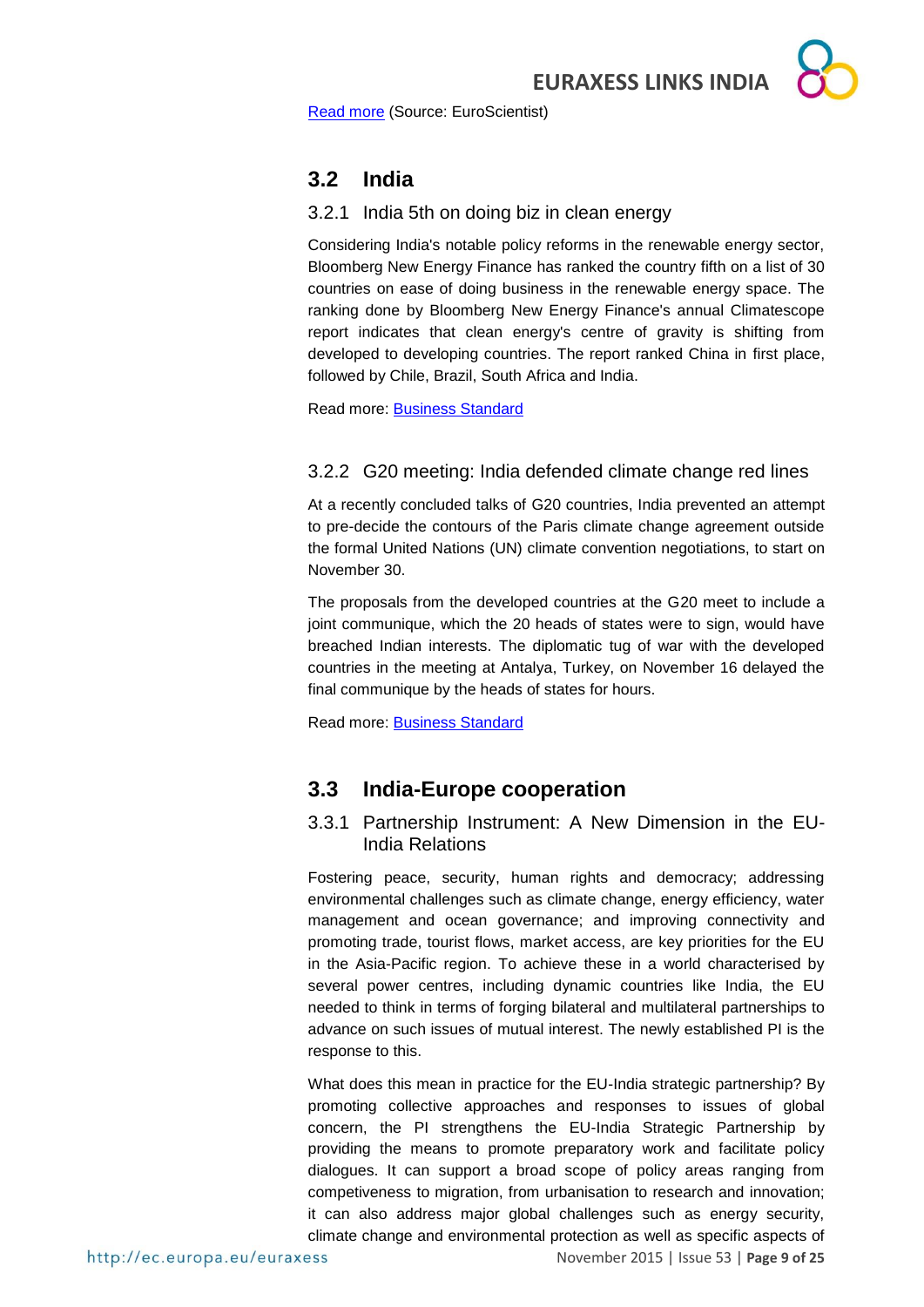

water diplomacy. The instrument will also support EU public and cultural diplomacy activities in India.

Within this new framework, the PI has now started its first concrete actions in India. A first project is supporting intensified interaction between the EU and India on ICT-related standardisation, policy and legislation. ICT cooperation is already now a key element of the EU-India Strategic Partnership and seeks to link the Digital Agenda for Europe with Digital India.

Read more: [Delegation of the EU to India](http://euindiaenewsletter.com/Vol_5_October_2015/webpages/Partnership%20Instrument.html)

#### <span id="page-9-0"></span>3.3.2 Indian researcher Dr Devanjan Bhattacharya contributes to the EURAXESS Roadshow 2015 in Portugal

#### *By Devanjan Bhattacharya*

The EURAXESS Lisbon Roadshow event on 28 October 2015 at the [Instituto Gulbenkian de Ciência](http://www.igc.gulbenkian.pt/) (IGC), Oeiras near Lisbon (Portugal) was principally addressed to the Oeiras scientific campus. The idea was to show how EURAXESS-Researchers in Motion can help researchers with mobility not only within Europe but also from abroad.

There were presentations on mobility, job searching, facilities from EURAXESS in Lisbon and what the Portuguese Government is doing to facilitate all these. The experience of a foreign researcher with EURAXESS was made by Dr. Devanjan Bhattacharya from India who is also member of EURAXESS Links India community. Other mobility experiences were shared by senior professors.

The local EURAXESS contact point at the Oeiras stop of the Roadshow explained the services they provide to support researchers and their families. The Science and Research Ministry of Portugal presented the activities they are engaged in and also how EURAXESS fitted in the activities of the Portuguese Government. Finally, the foreign researchers' perspective taking into account EURAXESS, was presented by Devanjan B. He explainedhow he arrived to Portugal and is currently working for a FP7 funded project; also how the EURAXESS network has helped him with his mobility. He mentioned how to register with EURAXESS Jobs or Links and use the website of EURAXESS. To conclude the programme the EURAXESS service centres in the local region and Lisbon area gave presentations on how they help their incoming foreign researchers and outgoing students researchers.

The researchers at the IGC institute were either not aware of, or only had a vague idea of the existence of EURAXESS. The Roadshow was a great opportunity to raise awareness about this valuable European Commission initiative. It was a very good experience to be there and interact with students and researchers. There was the yellow EURAXESS bus on tour with amazing interiors that students were happy to explore!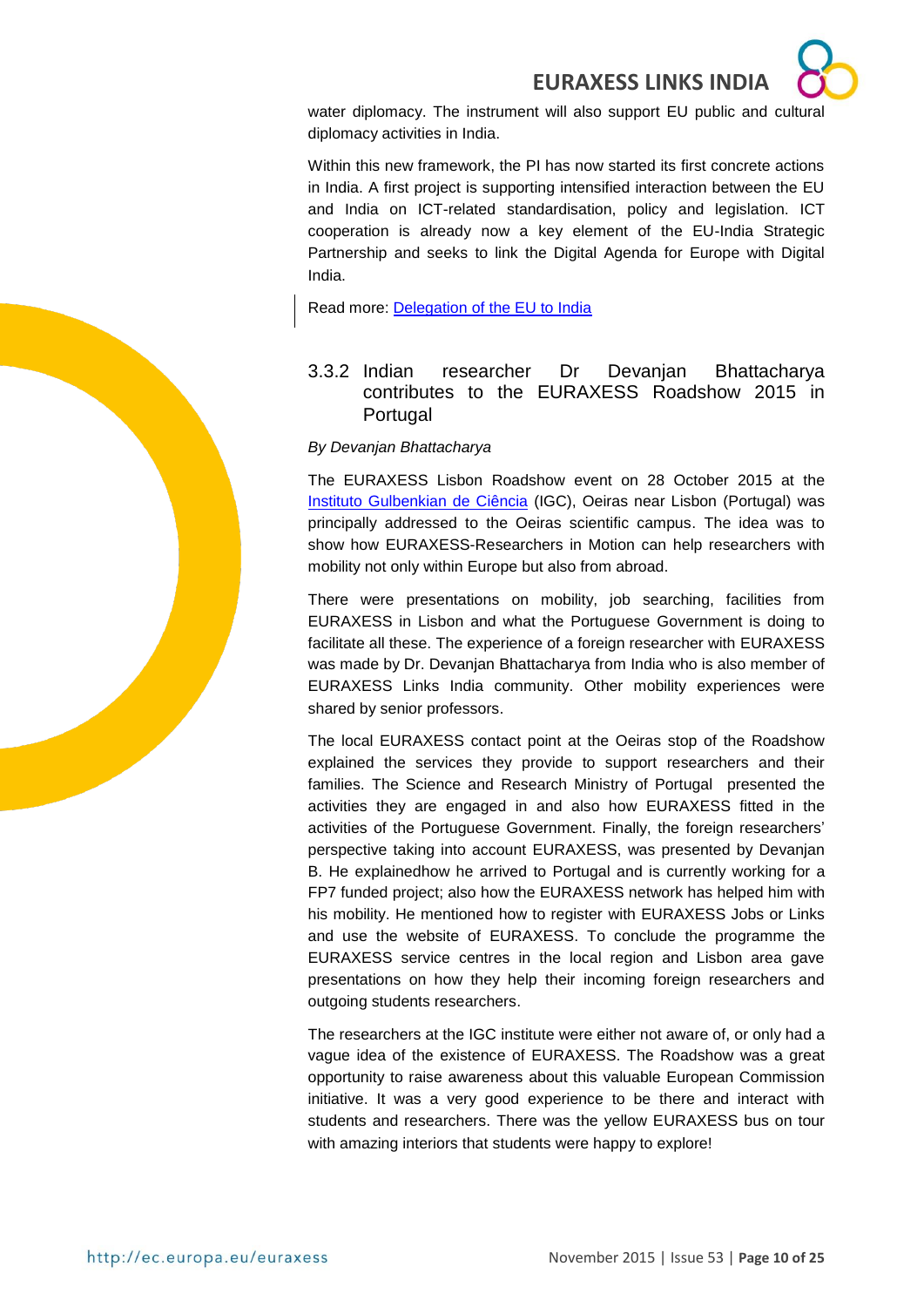#### <span id="page-10-0"></span>3.3.3 Indian researcher Dr. S.G.Prakash Vincent, MSCA fellow of the week!

Meet Dr.S.G.Prakash Vincent, our former [#MSCA](https://www.facebook.com/hashtag/msca?source=feed_text&story_id=988790901194443) fellow of the week! Prakash developed his research project on transgenics at the European Molecular Biology Laboratory (EMBL) in Heidelberg (Germany) thanks to his Marie Curie Incoming International fellowship. During his research he developed a double transgenic fish to understand myogenesis to the molecular level. Currently, his work in India is on the discovery of novel antibiotics to the tackle the the "Superbugs" which are gaining antibiotic resistance. His lab looks at marine organisms and microbes which produce novel antibiotic molecules. His experience as an MSCA fellow is the following:

"This mobility programme of the European Commission has put me in contact with top scientists at EMBL and allowed me to be trained in transgenics. This also gave me the opportunity to make friends and organise two EMBO funded practical courses on 'DNA Microarray-Analysis and Application' in my home University Manonmaniam Sundaranar University in India".

Besides, Prakash has been appointed as Focal Point by the European Commission Delegation in India to foster Indo-EU research collaboration. In January 2015, Alliance de International Cooperation (AIC), in collaboration with, [#euraxesslinksIndia](https://www.facebook.com/hashtag/euraxesslinksindia?source=feed_text&story_id=988790901194443) organised one day event on 'European Fellowships and Opportunities with Funding'. Over 650 participants from 40 Institutions participated in the event.

#### <span id="page-10-1"></span>3.3.4 Joint Learning Workshop EqUIP held in Oslo in September 2015

On 15-16 September 2015, the EU-India Platform for Social Sciences and Humanities (EqUIP), hosted a Joint Learning Workshop (JLW) in Oslo, Norway, where over 30 representatives from 22 organisations across Europe and India came together to share previous experiences with Indo-European SSH collaboration, and identify common approaches, best practices and barriers, with particular attention paid to issues around peer review and joint decision making. Further to this aim, discussions around various possible funding models for multilateral Indo-European SSH collaboration were also held, to better understand what shape a potential joint call could take following the completion of EqUIP. The Joint Learning Workshop, and the report that will be subsequently published, will result in a joint vision for ideal Indo-European SSH cooperation beyond the lifetime of the EqUIP project, as well as the identification of crucial steps in view of making a favourable future reality.

Due to the nature of this event, the target group of stakeholders focused on representatives from research funding and support agencies, with researchers and policy-makers primarily targeted in the series of symposia that will be run following the completion of the Joint Learning Workshop. In order to effectively achieve the aims of the Joint Learning Workshop, developing ideal visions for the future – *scenarios* – was used to orient joint visions and decision-making. While there were clear differences on the ideal scenarios developed by those involved, many common elements were also apparent.

Contact india@euraxess.net to be one of the next MSCA fellows of the week!

A new fellow is featured every Friday on [https://www.facebook.co](https://www.facebook.com/Marie.Curie.Actions) [m/Marie.Curie.Actions](https://www.facebook.com/Marie.Curie.Actions)

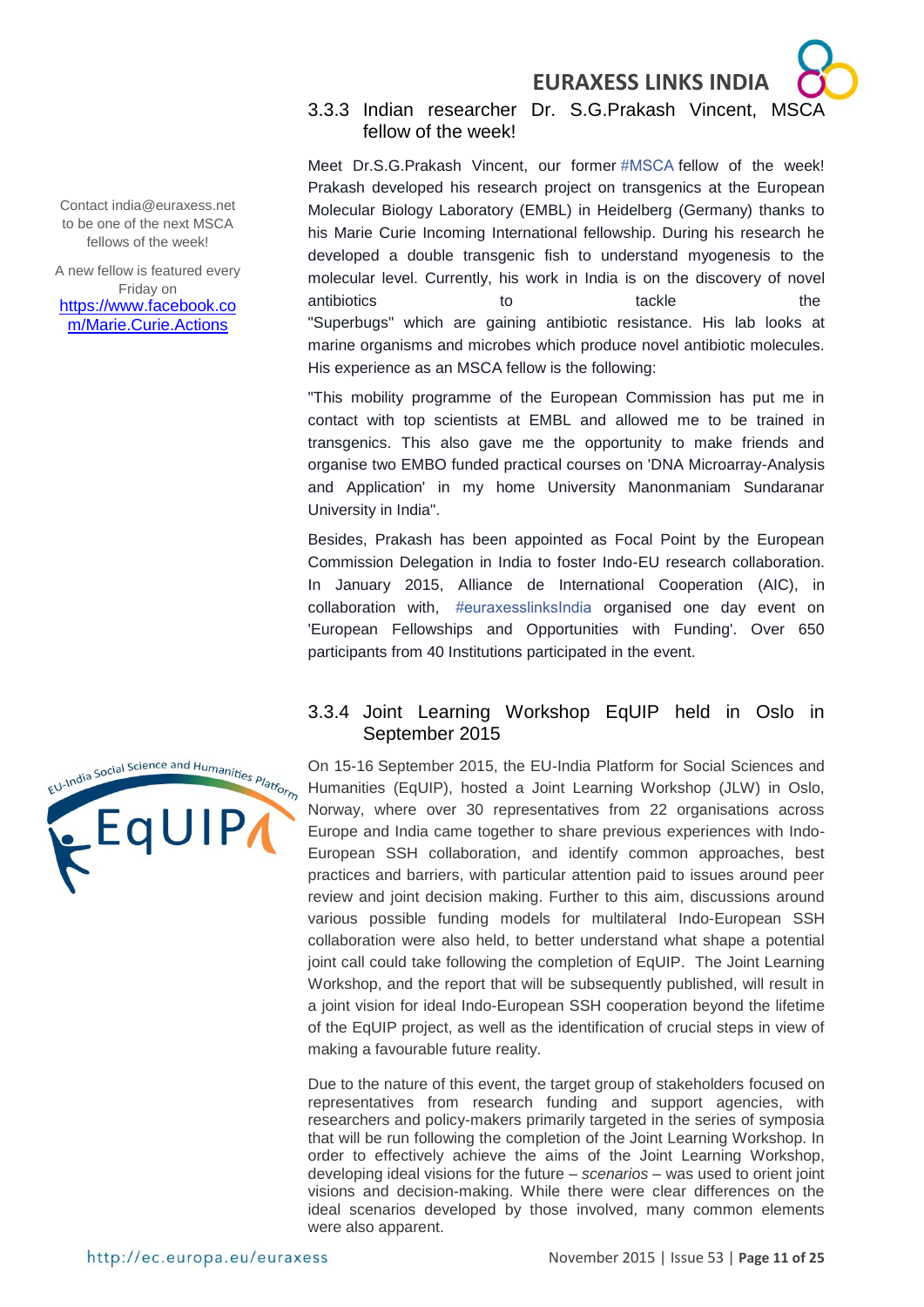The Report from the Joint Learning Work is currently being developed ready for publication in early 2016, to allow for such considerations to effectively feed in to discussions held at the symposia events being held that year. For more information about the Joint Learning Workshop, or EqUIP more generally, please visit [www.equipproject.eu](http://www.equipproject.eu/) or contact [equip@esrc.ac.uk](mailto:equip@esrc.ac.uk)

#### <span id="page-11-0"></span>3.3.5 EU participates in Conference on Cyber Security & Internet Governance

At the 2015 CyFy Conference, organised by the Observer Research Foundation, in New Delhi in October, Heli Tirmaa-Klaar, Head of Cyber Policy Co-ordination at the European External Action Service (EEAS), emphasised that the State should be included in debates on internet governance, upholding human rights at all times. The State needs to take care of public safety primarily to fight cybercrime and protect critical services, she observed. She also referred to EU' investment on cyber capacity-building of developing countries.

In the inaugural session (15 October), the Swedish Minister for Housing, Urban Development and Information Technology, Mr Mehmet Kaplan, while calling India "the great promise of our time", highlighted the importance of openness to international trade and an open Internet as key factors for economic success. He also underlined the importance of the protection of personal data ("privacy should never be compromised").

Read more: [Delegation of the EU to India](http://euindiaenewsletter.com/Vol_5_October_2015/webpages/CyFy.html)

#### <span id="page-11-1"></span>3.3.6 SESEI's Newsletter India - October 2015

In this edition of the **SESEI** Newsletter- India, readers will find news about the new European standards published by CEN and CENELEC on Energy Audits. These standards set out requirements and provide guidance on how to carry out energy audits. Other topics are also covered in the newsletter.

Read newsletter on: [SESEI](http://eustandards.in/wp-content/uploads/2015/11/SESEI-Newsletter_India-Issue-09_Final.pdf)

#### <span id="page-11-2"></span>3.3.7 2<sup>nd</sup> Indo-Spanish Research & Innovation Newsletter

The Science and Technology Department of the Embassy of Spain in New Delhi (India) is pleased to announce the the second Indo-Spanish Research & Innovation Newsletter (November 2015) with all information related to CDTI's Activities in India (launch and resolution joint calls for research, development and innovation proposals -RDI- in collaboration with Indian partners, delegations, upcoming events and expressions of interest of Indian stakeholders and profiles of prospective collaborators, etc.), and also relevant information on Indian technological capacities, research and development centres, documents, news and links of interest.

This is a monthly newsletter in Spanish and the main objective is to publicise opportunities and funding programmes for Spanish companies in technological cooperation with India, giving visibility to other coordinated activities from this delegation and technological missions, matchmaking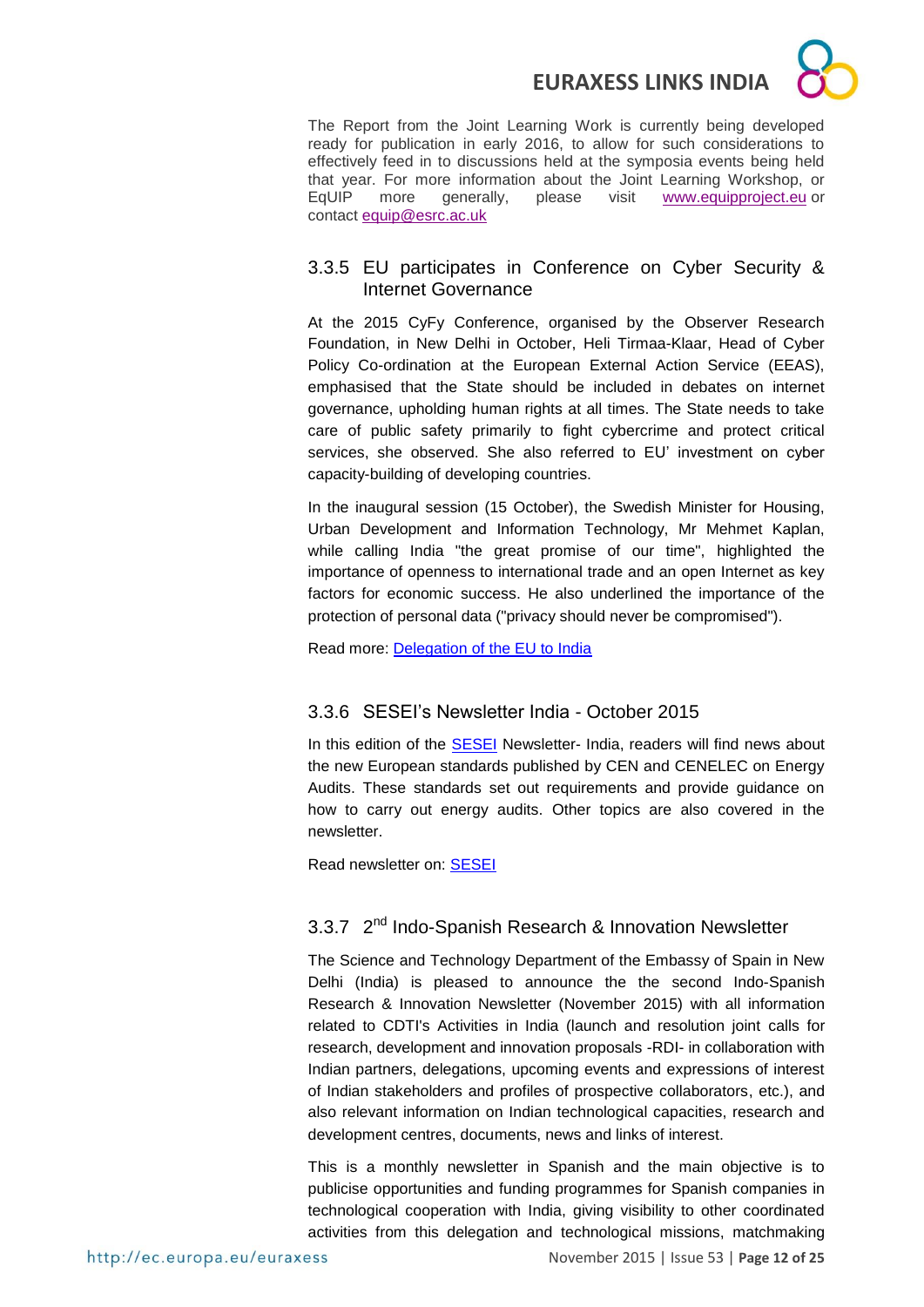

activities, provide support in identifying possible R&D partners, and promote capabilities of India as a technological partner in Spain.

Read more: [CDTI](https://www.cdti.es/index.asp?MP=7&MS=563&MN=3&TR=C&IDR=2413&IDP=749&IDS=5110)

#### <span id="page-12-0"></span>3.3.8 The INDIGO database on Indo-European collaboration support initiaves has been published

Christmas has come early for researchers interested in Indo-European research collaboration. The INDIGO projects' database has more than 180 funding opportunities... and it is growing!

Read more: [INDIGO Projects](http://indigoprojects.eu/object/program/list)

<span id="page-12-1"></span>3.3.9 A comprehensive report on EU-India ongoing and future research collaborations on Social Science and **Humanitites** 

A research collaboration platform between India and the EU specifically dedicated to Social Science and Humanities: we are speaking about [EqUIP,](http://equipproject.eu/) a 3-year EU funded Coordination and Support Action that started in May 2014. The platform will support a significant corpus of high quality national research funding agencies from Europe and India in building stronger relationships and stepping up international collaborations, improving the environment for Europe-India excellent research collaboration.

Now EqUIP presents its first achievement: a comprehensive [Scoping](http://equipproject.eu/wp-content/uploads/2015/09/EqUIP-Executive-Summary-of-the-Scoping-Report.pdf)  [Report on Existing Collaboration and Future Interests and Opportunities](http://equipproject.eu/wp-content/uploads/2015/09/EqUIP-Executive-Summary-of-the-Scoping-Report.pdf) for EU-India research cooperation. The objective of this mapping/scoping study is to provide a high-level mapping of existing networks and partnerships between India and Europe, as well as consistent and useable information for exploring future areas of collaboration. In particular, the report covers the following objectives:

Identify research priorities for EU-India collaboration in the Social Sciences and Humanities, and based on these identify specific areas, deepen dedicated thematic symposia.

Map the Indian research landscape and the existing research collaboration between partners, including research-led projects.

Study the past experiences of collaborative research of our partners and identify key challenges and impact, if any.

Here you can read a synthetic overview regarding the key findings and the methodology used; or you can download a full version of the report as well as its Executive summary.

# <span id="page-12-2"></span>**4 Grants & Fellowships**

## <span id="page-12-3"></span>4.1 National EURAXESS Portals

The latest information on open calls for national grants and fellowships in the 40 member countries of the EURAXESS network can be accessed on the respective national EURAXESS portals:

[Albania,](http://www.euraxess.al/) [Austria,](http://www.euraxess.at/home/) [Belgium,](http://ec.europa.eu/euraxess/np/belgium/index.htm) [Bosnia-Herzegovina,](http://www.euraxess.ba/index.php?sec=22) [Bulgaria,](http://www.euraxess.bg/) [Croatia,](http://www.euraxess.hr/sitegenius/index.php) [Cyprus,](http://www.euraxess.org.cy/) [Czech Republic,](http://www.euraxess.cz/) [Denmark,](http://euraxess.dk/) [Estonia,](http://euraxess.ee/) [Faroe Islands,](http://www.euraxess.fo/index.php?id=3) [Finland,](http://www.aka.fi/euraxess) [France,](http://www.euraxess.fr/en)



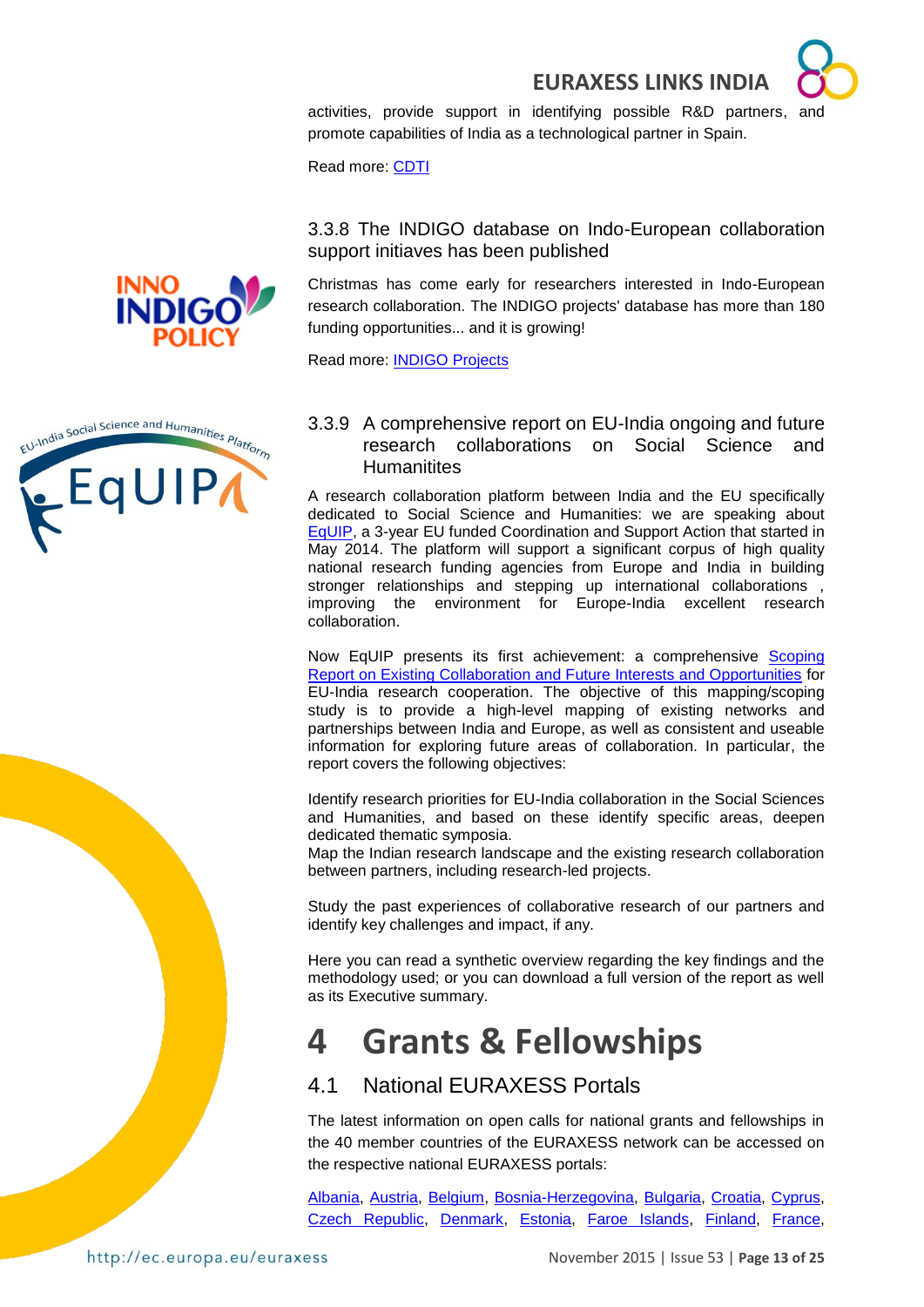[FYRoMacedonia,](http://www.euraxess.mk/home) [Germany,](http://www.euraxess.de/index.php) [Greece,](http://mobility.certh.gr/pls/rmp/mobility.main) [Hungary,](http://euraxess.hu/en) [Iceland,](http://www.euraxess.is/home/) [Ireland,](http://www.euraxess.ie/) [Israel,](http://www.euraxess.gov.il/UI/Main/Home.aspx) [Italy,](http://www.euraxess.it/) [Latvia,](http://euraxess.lv/) [Lithuania,](http://www.euraxess.lt/) [Luxembourg,](http://www.euraxess.lu/) [Malta,](http://www.euraxess.org.mt/) [Moldova,](http://www.euraxess.md/en) [Montenegro,](http://www.euraxess.me/sitegenius/index.php) [Netherlands,](http://www.euraxess.nl/) [Norway,](http://www.euraxess.no/servlet/Satellite?c=Page&pagename=euraxess%2FHovedsidemal&cid=1224067050882) [Poland,](http://www.euraxess.pl/) [Portugal,](http://www.euraxess.pt/) [Romania,](http://www.euraxess.gov.ro/indexEN.html) [Serbia,](http://www.euraxess.rs/sitegenius/index.php) [Slovakia,](http://www.euraxess.sk/en) [Slovenia,](http://www.euraxess.si/en/index.aspx) [Spain,](http://www.euraxess.es/eng) [Sweden,](http://www.euraxess.se/) [Switzerland,](http://www.euraxess.ch/) [Turkey,](http://euraxess.tubitak.gov.tr/euraxess/) [United Kingdom.](http://www.britishcouncil.org/new/euraxess/)



Access to all national EURAXESS Portals (overview): [here](http://ec.europa.eu/euraxess/index.cfm/jobs/nationalPortals)

Besides providing information on funding opportunities for incoming international and European researchers, staff at the EURAXESS Service Centres offer individual assistance on all aspects of researcher mobility.

## <span id="page-13-0"></span>4.2 Erasmus Mundus EUPHRATES l Call OPEN for Indian students and researchers

#### **Application deadline: 7 January 2016**

Scholarships for Indian researchers, students and staff in the European Union under Erasmus Mundus **Euphrates** project.

EURAXESS Links India encourages its readers to consider this call. If not for you, this call might be of interest to people in your circles.

You may visit the following links for further details on this very attractive call for Indians (the last one under this project):

Webpage: <http://www.usc.es/euphrates> Facebook site: <http://www.facebook.com/erasmus.mundus.euphrates>

On behalf of EUPHRATES project, thank you for sharing this call.

## <span id="page-13-1"></span>4.3 Newton-Bhabha l India–UK research and innovation bridges competition: Agri-food

#### **Deadline: 27 January 2016 (prior registration by 20 January 2016)**

Innovate UK, the Research Councils UK (RCUK) and the Government of India's Department of Biotechnology (DBT) will invest up to £10 million in collaborative industrial research and development projects that propose new commercial solutions to critical challenges impacting the socioeconomic growth and development of India in relation to its agri-food sector.

The aim of the competition is to bring together companies (small to medium-sized companies and/or larger businesses), research organisations, academics and other collaborators from India and the UK for the joint research and development of new solutions to key socio-economic challenges, in the form of innovative products, processes or services.

#### **Timetable**

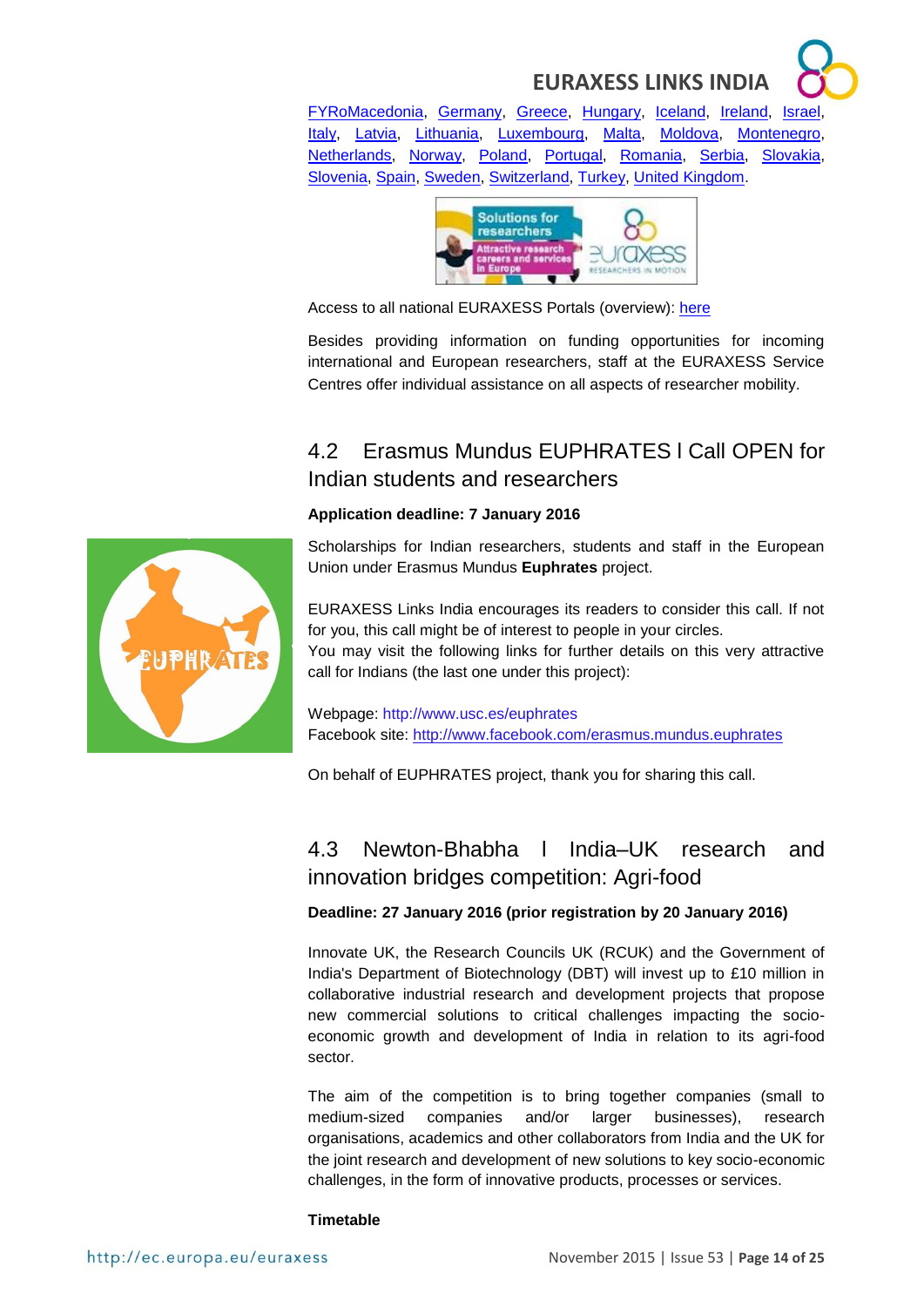The 2-stage competition opened for applicants on **23 November 2015**. The deadline for stage 1 applications is at **noon UK time** on **27 January 2016**. Registration is required to enter this competition Applicants must register by **noon** on **20 January 2016**, one week before the application deadline.

Read more: [Innovate UK](https://interact.innovateuk.org/competition-display-page/-/asset_publisher/RqEt2AKmEBhi/content/india%E2%80%93uk-research-and-innovation-bridges-competition-agri-food)

## <span id="page-14-0"></span>4.4 CSIR-BMBF Joint Call for Proposals 2016-17

#### **Deadline:6 January 2016**

Council of Scientific and Industrial Research (CSIR), Government of India and German Ministry of Education and Research (BMBF) invite proposals to simulate new collaborations between India and Germany in the field of Science and Technology. Proposals are invited in priority areas of New Materials and Age-related diseases. Scientists from India working in regular capacity in CSIR research institutes and scientists and faculty members working in public or private R&D institutes in Germany can apply for this programme.

Read more: [CSIR](http://www.csir.res.in/PDF/Call%20for%20Proposals-CSIR%20BMBF%20Cooperative%20Science%20Prog%202016-17.pdf)

## <span id="page-14-1"></span>4.5 LE STUDIUM l Postdoctoral fellowships in region Centre-Val de Loire (France)

#### **Deadline: 8 February 2016**

[LE STUDIUM](http://lestudium-ias.us9.list-manage.com/track/click?u=75fd9f597e784f6b79454b25c&id=e837074d79&e=fb6bf9bda0) finances several research awards to welcome experienced international researchers in the region for a one-year residency or a few weeks in a high level host laboratory of the region Centre-Val de Loire of France. In parallel, LE STUDIUM leads a scientific animation that allows cross-disciplinary exchanges and the creation of long lasting relationships between international research teams.

The call for applications, open from November to February each year, enables LE STUDIUM to select high-level candidates with ambitious research projects.

A new call was launched on 9 November 2015. You, or someone from your network, may be interested in the different award formats of the Smart Loire Valley Programme: [LE STUDIUM RESEARCH](http://lestudium-ias.us9.list-manage.com/track/click?u=75fd9f597e784f6b79454b25c&id=c9ecda2520&e=fb6bf9bda0)  [FELLOWSHIP](http://lestudium-ias.us9.list-manage.com/track/click?u=75fd9f597e784f6b79454b25c&id=c9ecda2520&e=fb6bf9bda0) and [LE STUDIUM RESEARCH PROFESSORSHIP](http://lestudium-ias.us9.list-manage2.com/track/click?u=75fd9f597e784f6b79454b25c&id=66fcb71f97&e=fb6bf9bda0) or [LE](http://lestudium-ias.us9.list-manage.com/track/click?u=75fd9f597e784f6b79454b25c&id=d42b093299&e=fb6bf9bda0)  [STUDIUM CONSORTIUM.](http://lestudium-ias.us9.list-manage.com/track/click?u=75fd9f597e784f6b79454b25c&id=d42b093299&e=fb6bf9bda0)

LE STUDIUM Fellowships pay for researchers' salary (12-month contract), scientific animation and accommodation. LE STUDIUM also deals with all logistics and administrative aspects (visa, residence permit, registration to social agencies, medical coverage, school for children, diverse activities...) to welcome international researchers and their family into the local community.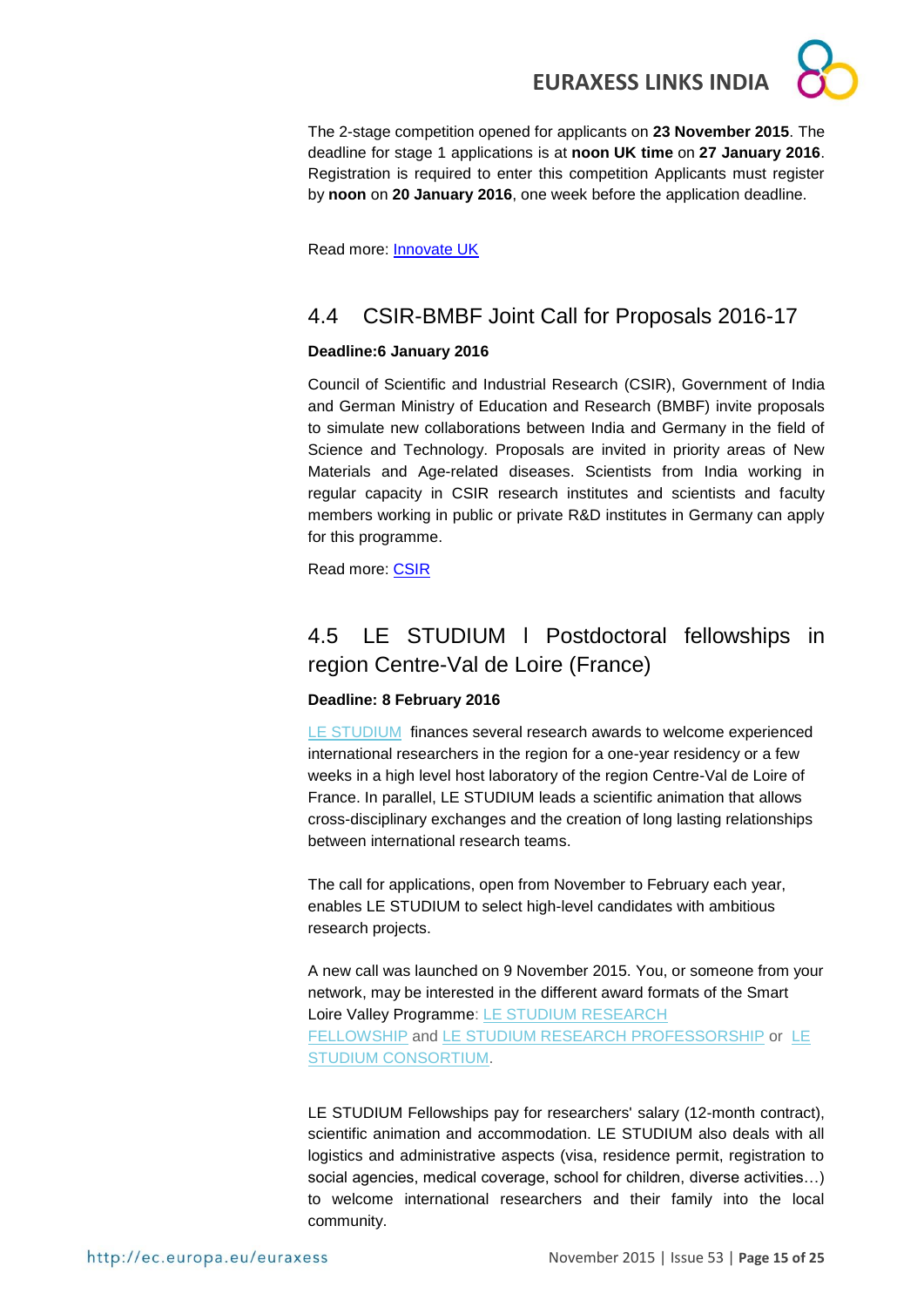LE STUDIUM invites you to consider these opportunities to build or strengthen relationships with a high-level research team and an international research community. If you are a past LE STUDIUM RESEARCH FELLOW, you are invited to consider the opportunity to apply for a LE STUDIUM RESEARCH CONSORTIUM, a particularly suitable programme to strengthen international collaborations.

*You are invited as well to disseminate this information to your network. Merci beaucoup on behalf of LE STUDIUM. Thank you!*

## <span id="page-15-0"></span>4.6 Humboldt Foundation and Max Planck Society call for nominations for the Max Planck Research Award 2016

#### **Deadline for nominations: 15 January 2015**

Since 2004, the Max Planck Research Award is conferred annually to two internationally renowned scientists, one of whom works in Germany and one of whom works abroad.

Calls for nominations for the award are invited on an annually rotating basis in specific sub-areas of the natural sciences and engineering, the life sciences, the humanities and the social sciences. The objective of the Max-Planck-Gesellschaft and the Alexander von Humboldt Foundation in presenting this joint research award is to give added momentum to specialist fields that are either not yet established in Germany or that deserve to be expanded.

The Max Planck Research Award 2016 will be conferred in the area of life sciences in the subject

Read more: [Max Planck Society](http://www.mpg.de/4389111/invitation-nominations)

## <span id="page-15-1"></span>4.7 Forthcoming calls

*Under HORIZON 2020:*

**New HORIZON 2020 Work Programme 2016-2017: [here](http://ec.europa.eu/programmes/horizon2020/en/news/horizon-2020-work-programme-2016-2017-published)**

**European Research Council (ERC)'s Work Programme 2016: [here](http://erc.europa.eu/sites/default/files/document/file/ERC_Work_Programme_2016.pdf)**

**Industrial Leadership l Horizon Prize l [MATERIALS FOR CLEAN AIR](https://ec.europa.eu/research/participants/portal/desktop/en/opportunities/h2020/calls/h2020-cleanair-2015-1.html)** Planned opening date on 26 January 2017

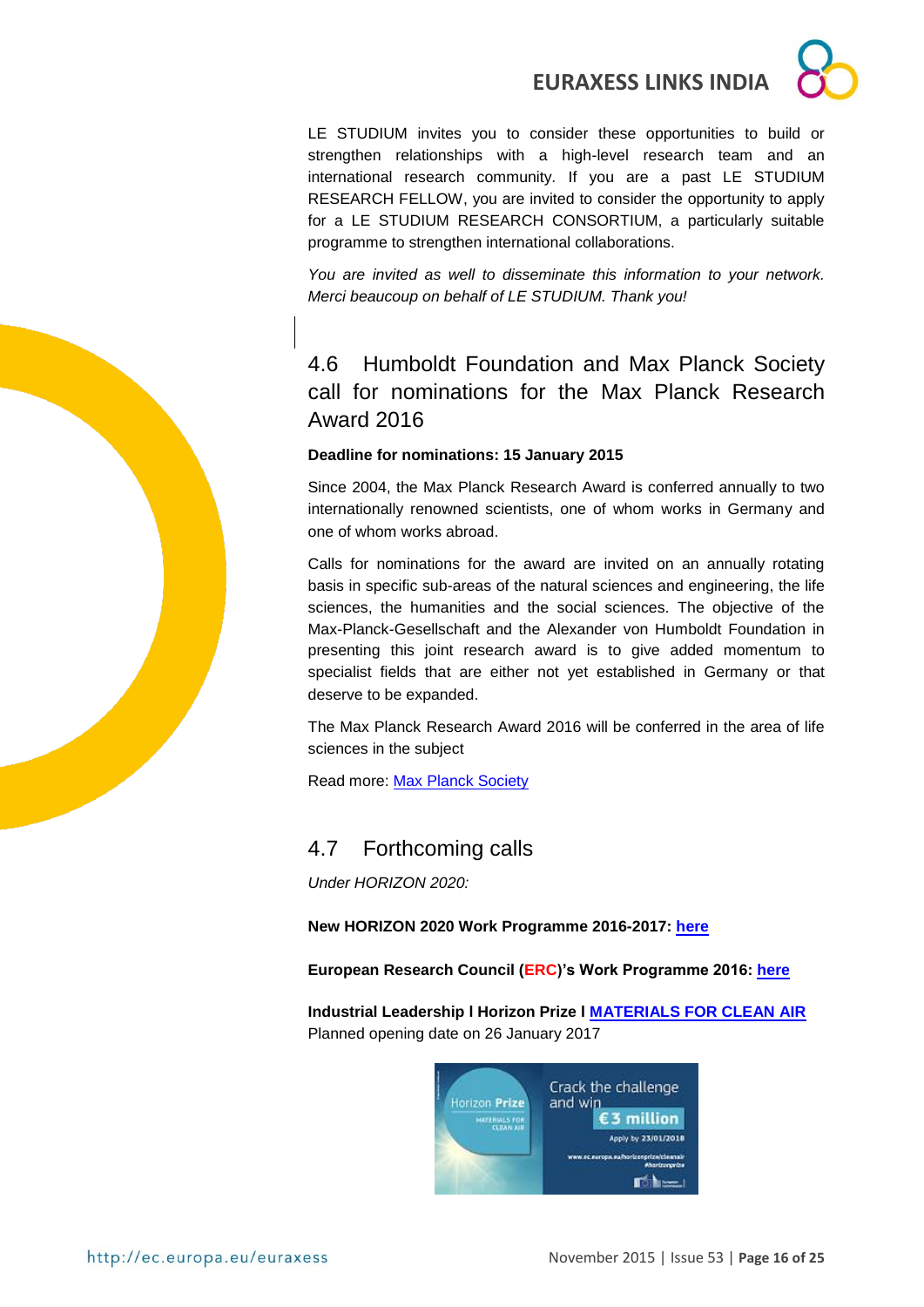## <span id="page-16-0"></span>4.8 Calls still open (over 50 opportunities!!)

*(see previous newsletters or click on the respective link for more details)* 

**HORIZON 2020 – Calls for proposals (collaborative projects):** access all calls under **Industrial Leadership** and **Societal Challenges** pillars on the [Horizon 2020 Participant Portal.](http://ec.europa.eu/research/participants/portal/desktop/en/opportunities/h2020)

*Over 40 new calls have been launched in October 2015 under these two pillars.*

Deadline for submission: check under specific call.

**EURAXESS Links India** pays particular attention to calls open to individual researchers under the **Excellent Science** pillar (see below).

The following *calls under HORIZON 2020* are *highlighted* here:

#### **Excellent Science - [ERC Consolidator Grant](http://ec.europa.eu/research/participants/portal/desktop/en/opportunities/h2020/calls/erc-2016-cog.html)** Deadline: **2 February 2016**

ERC Consolidator Grants are designed to support researchers at the stage at which they are consolidating their own independent research team or programme. The scheme will strengthen independent and excellent new individual research teams that have been recently created.

ERC Consolidator Grants in brief:

- For researchers of any nationality with over 7 and up to 12 years of experience since completion of PhD (or equivalent degree) and scientific track record showing great promise
- An excellent research proposal
- Research must be conducted in a public or private research organisation (known as a Host Institution/HI) located in one of the EU Member State or Associated Countries
- Funding per grant: up to EUR 2 million
- Duration: up to 5 years
- Sole evaluation criterion: scientific excellence of researcher and research proposal

Calls for proposals: published once a year.

*Read more:* [Horizon 2020 Participant Portal](http://ec.europa.eu/research/participants/portal/desktop/en/opportunities/h2020/calls/erc-2016-cog.html)

**Excellent Science – [ERC Proof of Concept Grant](https://ec.europa.eu/research/participants/portal/desktop/en/opportunities/h2020/calls/erc-2016-poc.html#c,topics=callIdentifier/t/ERC-2016-PoC/1/1/1&callStatus/t/Forthcoming/1/1/0&callStatus/t/Open/1/1/0&callStatus/t/Closed/1/1/0&+identifier/desc) Deadlines: 16 February 2016, 26 May 2016 and 4 October 2016**

#### *Objectives*

**--**

Frontier research often generates unexpected or new opportunities for commercial or societal application. The ERC Proof of Concept Grants aim to maximise the value of the excellent research that the ERC funds, by funding further work (i.e. activities which were not scheduled to be funded by the original ERC frontier research grant) to verify the innovation potential of ideas arising from ERC funded projects. Proof of Concept Grants are therefore on offer only to Principal Investigators whose proposals draw substantially on their ERC funded research.



**HORIZON 2020** 

European Research Council. Established by the European Commission **Supporting top researchers** from anywhere in the world



European Research Council Established by the European Commission **Supporting top researchers** from anywhere in the world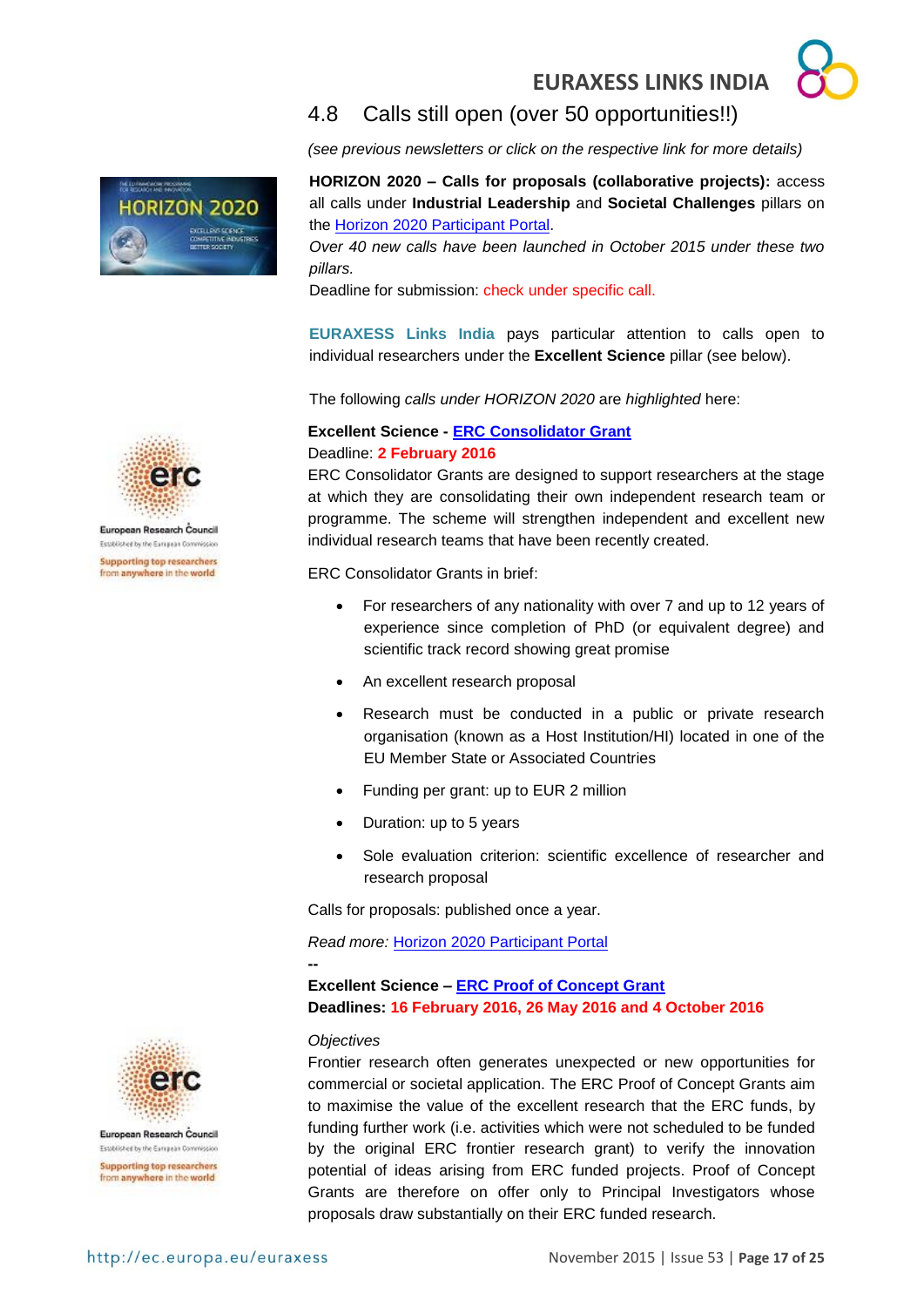

#### *Ethical Principles*

All proposals will be subject to ethics review as with proposals for the ERC's frontier research grants.

#### *Eligibility Criteria*

#### **Eligible Principal Investigator**

All Principal Investigators in an ERC frontier research project, that is either on-going or has ended [where the duration of the project fixed in the ERC Grant Agreement has ended] less than 12 months before the opening date of this call, are eligible to participate and apply for an ERC Proof of Concept Grant.

A Principal Investigator whose proposal was rejected on the grounds of a breach of research integrity in the calls for proposals under Work Programmes 2014 or 2015 may not submit a proposal to the calls for proposals made under Work Programme 2016.

#### **Eligible projects**

All proposals must be complete and be submitted before the relevant call deadline. Incomplete proposals may be declared ineligible.

The content of the proposal must relate to the objectives and to the grant type set out in the call, as defined in this work programme. A proposal will only be deemed ineligible on grounds of 'scope' in clear-cut cases.

Where there is a doubt on the eligibility of a proposal, the peer review evaluation may proceed pending a decision following an eligibility review committee. If it becomes clear before, during or after the peer review evaluation phase, that one or more of the eligibility criteria has not been met, the proposal will be declared ineligible and not considered any further.

Applicants will need to demonstrate the relation between the idea to be taken to proof of concept and the ERC frontier research project (Starting, Consolidator, Advanced or Synergy) in question.

More than one Proof of Concept Grant may be awarded per ERC funded frontier research project but only one Proof of Concept project may be running at any one time for the same ERC frontier research project [this limit also applies to Synergy projects].

#### **Eligible Host Institution**

The host institution (Applicant Legal Entity [please see important information for Principal Investigators, Candidates, Tenderers and Grant Applicants on possible registration of legal entities in the Commission's Early Warning System (EWS) and Central Exclusion Database (CED) on final page]) must engage the Principal Investigator for at least the duration of the proof of concept project as defined in the grant agreement and must be established in a Member State or an Associated Country[it may also be an International European Interest Organisation (such as CERN, EMBL, etc.), the European Commission's Joint Research Centre (JRC), or an entity created under EU law. Any type of legal entity, public or private, including universities, research organisations as well as undertakings can host the Principal Investigator and his/her team].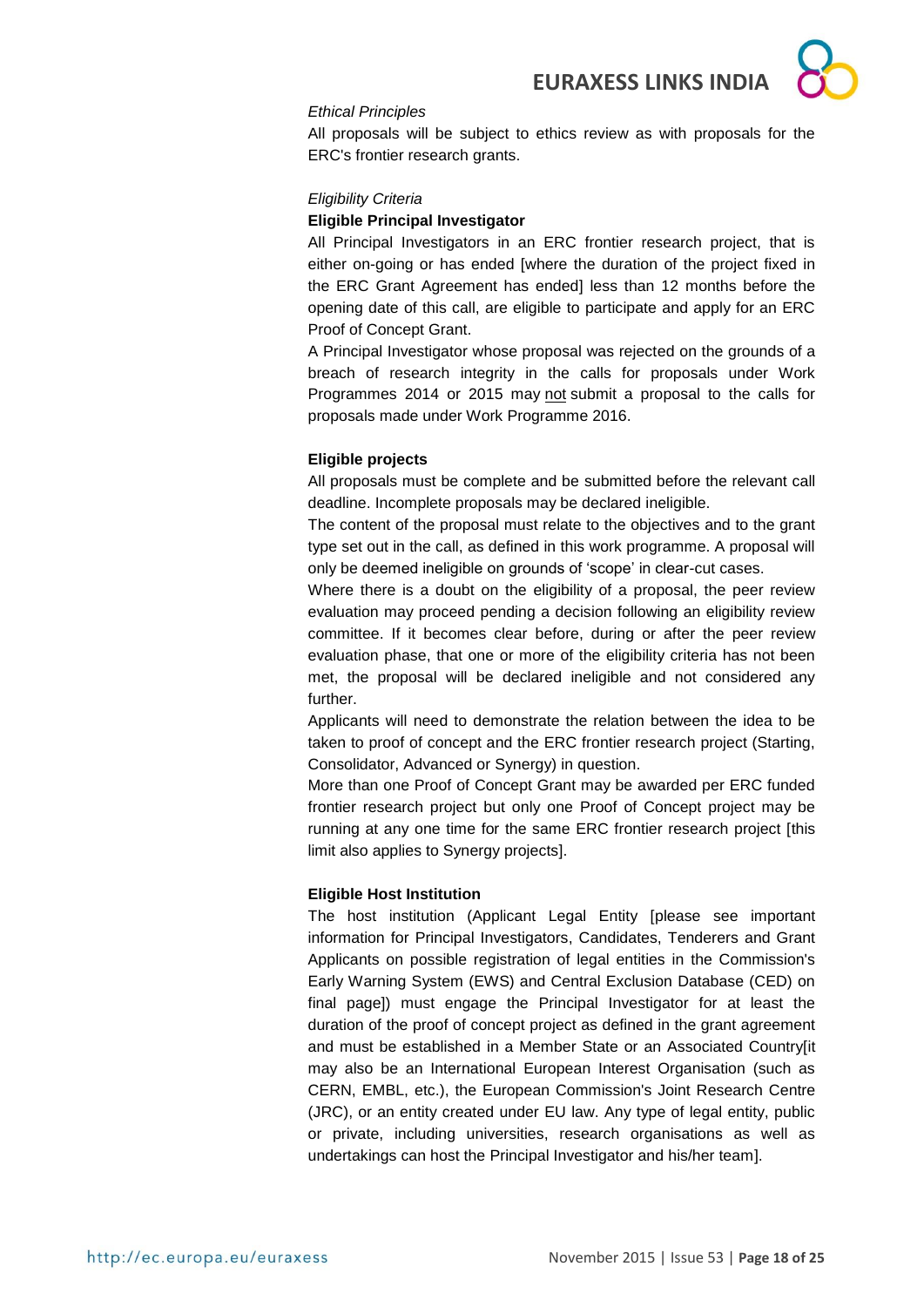



Please also refer to Annex 3 - Countries Associated to Horizon 2020 and Restrictions Applying to Some Legal Entities Established in Certain Third Countries.

#### *Maximum size of grant and grant assessment*

The financial contribution will be up to a maximum of **EUR 150,000** for a period of **18 months**. The ERC expects that normally, proof of concept projects should be completed within 12 months. However, to allow for those projects that require more preparation time, projects will be signed for 18 months. Given this initial flexibility, extensions of the duration of proof of concept projects may be granted only exceptionally.

The overall level of the funding offered will be assessed during the evaluation. The funding requested by the applicant will be judged against the needs of the proposed activity before award. The funding requested by the Principal Investigator must be fully justified by an estimation of the actual costs for the proposed activities.

The Union financial contribution will take the form of the reimbursement of up to 100% of the total eligible and approved direct costs and of flat-rate financing of indirect costs on the basis of 25% of the total eligible direct costs [[Excluding the direct costs for subcontracting and the costs of resources made available by third parties which are not used on the premises of the host institution.]]. The level of the awarded grant represents a maximum overall figure – the final amount to be paid must be justified on the basis of the costs actually incurred for the project.

The indicative budget for this call for 2016 is **EUR 20,000 000** (approximately one-third of which will be for each of the three evaluation rounds following three specific deadlines - proposals submitted before each cut-off date will be evaluated with the proposals submitted before the same cut-off date).

#### *Read more:* Horizon 2020 [Participant Portal](https://ec.europa.eu/research/participants/portal/desktop/en/opportunities/h2020/topics/1116-erc-poc-2016.html) -------------

#### **Call open for engaged scientists with strong competence in CRISPR technology by EU Marie Curie Chair**

The EU Marie Curie Chair I Birgit Arnholdt-Schmitt is especially dedicated to initiating new directions in thinking in the area of applied botany by combining interdisciplinarity and systemic thinking, and through linking fundamental leading-edge research directly to application in molecular plant breeding for sustainable agriculture and for alternative energy supply.



#### **Industrial Leadership l [Horizon Prize l Better use of Antibiotics](http://ec.europa.eu/research/participants/portal/desktop/en/opportunities/h2020/topics/14060-hoa-01-2015.html#tab1)** Deadline: **17 August 2018**

The Horizon Prize for **better use of antibiotics** is a EUR 1 million prize that will be awarded to the person or team who can most effectively meet the following challenge: develop a rapid test that can identify at the point of care patients with upper respiratory tract infections that can safely be managed without antibiotics. In this context, "Upper Respiratory Tract Infections" include pharyngitis, sinusitis, otitis as well as bronchitis.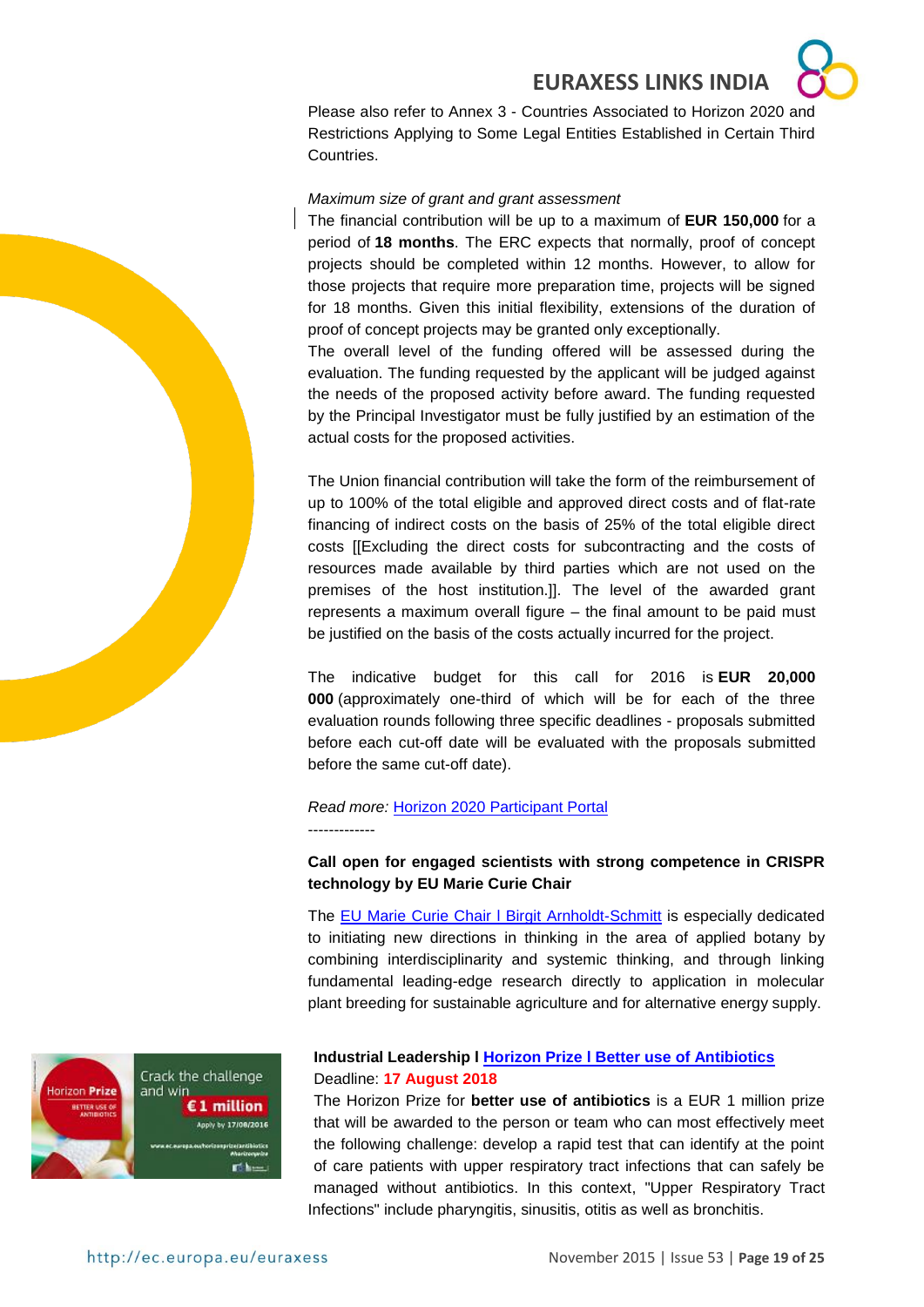

## **Industrial Leadership l [Horizon Prize l Breaking the Optical](https://ec.europa.eu/research/participants/portal/desktop/en/opportunities/h2020/topics/16084-opticalprize-01-2015.html#tab1)  [Transmission barriers](https://ec.europa.eu/research/participants/portal/desktop/en/opportunities/h2020/topics/16084-opticalprize-01-2015.html#tab1)**

## Deadline: **15 March 2016**

The Horizon Prize for **breaking the optical transmission barriers** is a EUR 500,000 challenge prize. It will be awarded to a solution that maximises the fibre capacity per channel, spectrum range and/or spectral efficiency and reach. It should also be energy efficient, economically viable, and easy to install and deploy. The solution should have strong potential to be adopted in future generations of optical-system products. The feasibility of the approach will have to be demonstrated through clear experimental results.

#### **Industrial Leadership l [Horizon Prize l Collaborative Sharing of](https://ec.europa.eu/research/participants/portal/desktop/en/opportunities/h2020/topics/16083-spectrumprize-01-2015.html)  [Spectrum](https://ec.europa.eu/research/participants/portal/desktop/en/opportunities/h2020/topics/16083-spectrumprize-01-2015.html)**

#### Deadline: **17 December 2015**

The Horizon Prize for collaborative spectrum sharing is a EUR 500,000 challenge prize. It will be awarded to an innovative and disruptive approach which will enable a significant increase in spectrum sharing and re-use, beyond the currently applicable spectrum sharing methods and centralised techniques. The winning solution should be a significant step forward from current technologies and solutions in terms of shared spectrum usage metrics and will have to prove its economic viability. The feasibility of the approach will have to be demonstrated through clear experimental results.

*Other European calls (Europe-India specific or where India involved):* 

**Indo-Dutch: [Cooperation between The Netherlands and India on X-ray](http://www.nwo.nl/en/funding/our-funding-instruments/ew/cooperation-india-x-ray-astronomy-and-technology/cooperation-india-x-ray-astronomy-and-technology.html)  [Astronomy and Technology](http://www.nwo.nl/en/funding/our-funding-instruments/ew/cooperation-india-x-ray-astronomy-and-technology/cooperation-india-x-ray-astronomy-and-technology.html)** Deadline: no deadline applicable.

**UK: [Newton-Bhabha l Atmospheric Pollution and Human Health in an](http://www.nerc.ac.uk/research/funded/programmes/atmospollution/news/aoinitial/)  [Indian Megacity](http://www.nerc.ac.uk/research/funded/programmes/atmospollution/news/aoinitial/)** Deadline: **10 December 2015**

*Calls from European Research Area countries (not only for India):* 

**Programme from the European University Institute: [funding schemes](file:///C:/Users/Couvson.Kimberly/AppData/Local/Microsoft/Windows/Temporary%20Internet%20Files/Content.Outlook/2SUTRSBV/www.eui.eu/Phd)  [for the Humanities](file:///C:/Users/Couvson.Kimberly/AppData/Local/Microsoft/Windows/Temporary%20Internet%20Files/Content.Outlook/2SUTRSBV/www.eui.eu/Phd)** Deadline: **31 January 2016**

**AUSTRIA: [Lise Meitner Programme for scientists from abroad](https://www.fwf.ac.at/en/research-funding/fwf-programmes/meitner-programme/)** Deadline: accepted continuously, no application deadlines

**AUSTRIA: [Austrian Database for Scholarships and Research Grant](http://www.grants.at/home/EN/)**s

**BELGIUM: [PRoF call for candidates 2016 l Innovation](http://www.prof-projects.com/2016-call.html)** Deadline: **1 March 2016**

**FRANCE: ["Connect Talent" 2015 International Call for Projects](http://www.connectalent.org/fileadmin/documents/specifications_v2_15_01_2015_vfinale.pdf)** Deadlines: 28 April 2015 (closed), September 2015 (closed) and **February 2016**



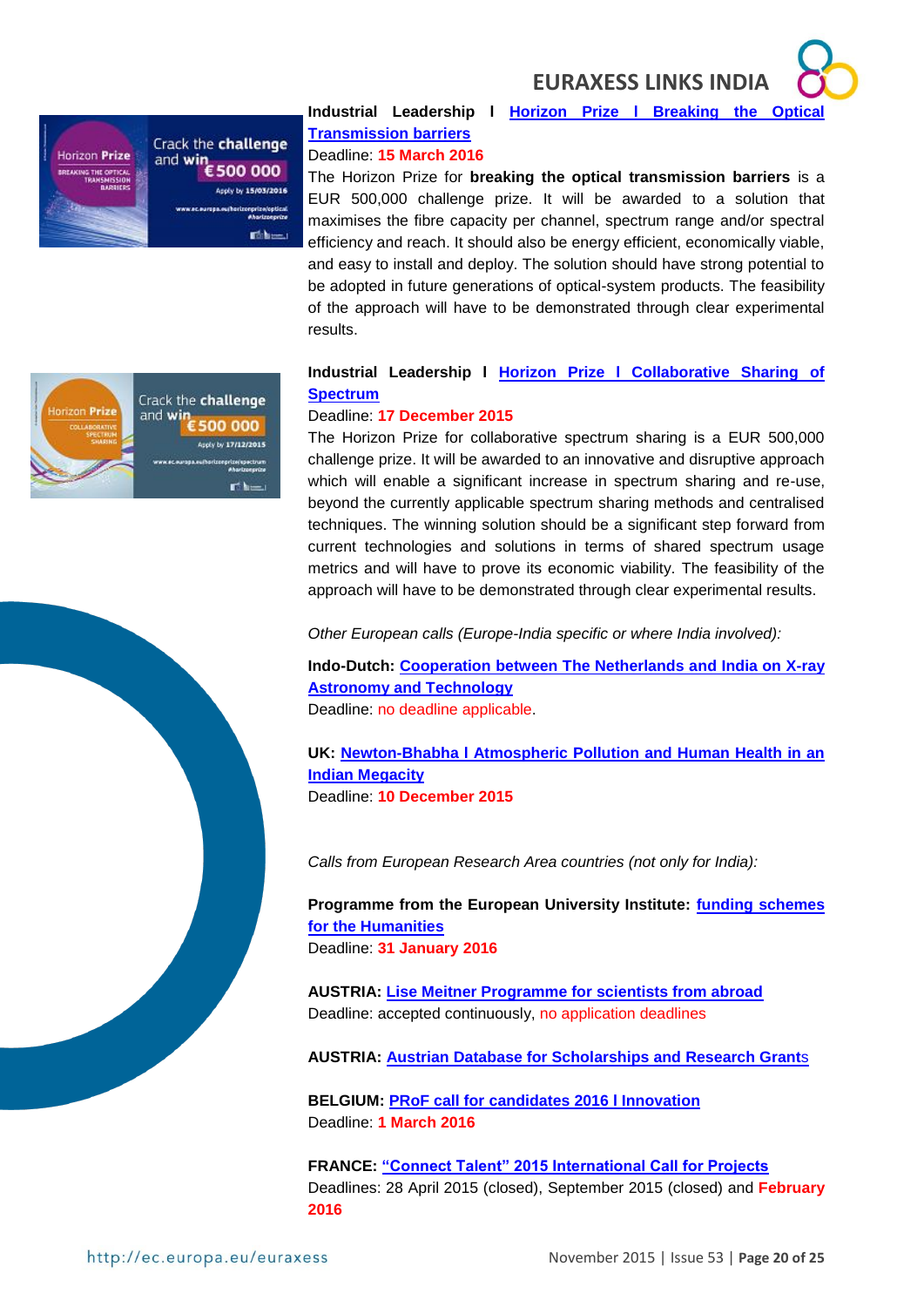

Support funded by Pays de la Loire Region to research, training and innovation "breakthrough projects".

*Eligible fields:* acoustics, vegetal, renewable marine energies, numeric, professional electronics, agro food, tourism, material for molecular photonics and organic electronics, European studies, creative and cultural industries, amongst others.

**GERMANY: Indo German Partnerships in Higher Education (IGP)** Application Deadline: **1 March 2016**

For Indians: click on [UGC](http://www.ugc.ac.in/pdfnews/9547361_Indo-German-Higher-Education_Programme.pdf) For Germans: click on **DAAD** 

**GERMANY: [Georg Forster Research Fellowship \(HERMES\) -](http://www.humboldt-foundation.de/web/georg-forster-fellowship-hermes.html) Top [opportunities for researchers from developing countries](http://www.humboldt-foundation.de/web/georg-forster-fellowship-hermes.html)**

Deadline: There is no closing date for submitting applications.

#### **GERMANY: [Humboldt Research Fellowship for Postdoctoral](http://www.humboldt-foundation.de/web/humboldt-fellowship-postdoc.html)  [Researchers](http://www.humboldt-foundation.de/web/humboldt-fellowship-postdoc.html)**

Deadline: There is no closing date for submitting applications.

#### **GERMANY: [PhD and Postdoc Positions at the Freie University Berlin](http://www.fu-berlin.de/en/sites/delhi/)** Deadline: no specific deadline

Applications for 21 Ph.D. positions in the fields of Social Science and Natural Science (11 in Social Science & Humanities, 6 in Natural Science) and also 10 positions for Post Docs (4 on Social Science, 6 in Natural Science) invited.

#### **POLAND: [Foundation for Polish Science –](http://www.fnp.org.pl/en/oferta/ideas-for-poland/) Ideas for Poland**

Deadline: Applications accepted on a rolling basis Eligible applicants: Winners of the "ERC Starting Grants" competition who intend to pursue scientific research in Poland.

**POLAND: [POLONEZ: funding addressed to incoming researchers for](https://www.ncn.gov.pl/aktualnosci/2015-07-31-polonez-dokumentacja?language=en)  [12-24-month \(MSCA COFUND\)](https://www.ncn.gov.pl/aktualnosci/2015-07-31-polonez-dokumentacja?language=en)** Deadline: **15 December 2015**

**PORTUGAL: [New Media and Pervasive Systems PhD Programme by](http://siti.ulusofona.pt/~nemps/index.php?option=com_content&view=article&id=27&Itemid=151&lang=en)  [COPELABS and University Lusofona](http://siti.ulusofona.pt/~nemps/index.php?option=com_content&view=article&id=27&Itemid=151&lang=en)** Deadline for application: different deadlines

**TURKEY: TÜBITAK – [Research Fellowship Programme for](http://www.tubitak.gov.tr/en/scholarship/postdoctoral/international-programmes/2216/content-scope-of-the-support)  [International Researchers](http://www.tubitak.gov.tr/en/scholarship/postdoctoral/international-programmes/2216/content-scope-of-the-support)**

Applications will be accepted twice a year. Application deadlines for 2015: I. Period : 16 March 2015 - 20 April 2015 - *CLOSED* II. Period : 14 September 2015 - 19 October 2015 – *CLOSED*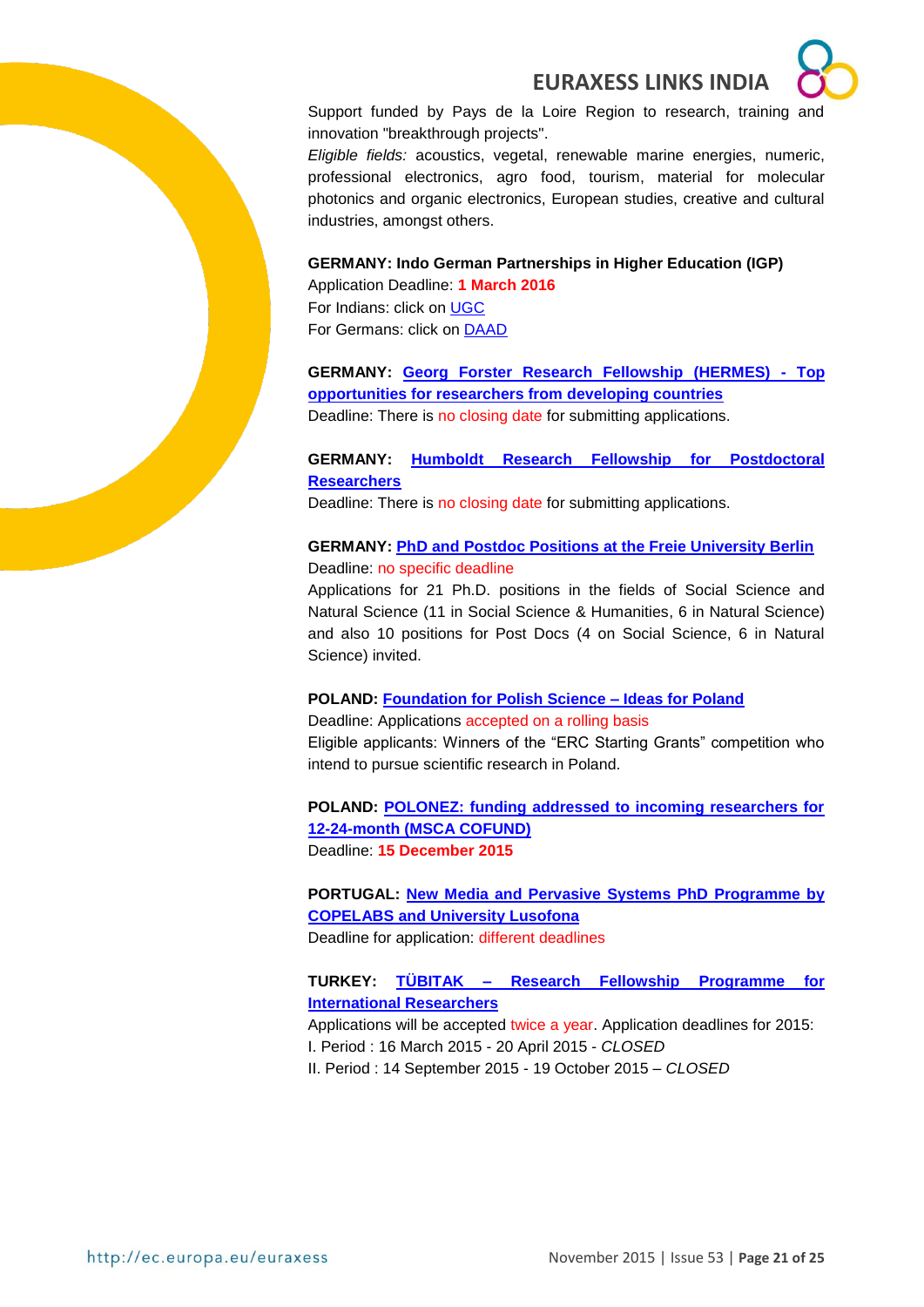# <span id="page-21-0"></span>**5 Jobs**

## <span id="page-21-1"></span>5.1 EURAXESS Portal and EURAXESS Jobs

The [EURAXESS Portal](http://ec.europa.eu/euraxess/index.cfm/general/index) provides links to information on career and grant opportunities in science and technology mainly in European countries.

For research careers in Europe and the world, visit the [EURAXESS Jobs](http://ec.europa.eu/euraxess/index.cfm/jobs/jvSearch) website! **It includes fellowships such as Marie Skłodowska-Curie** *as well as* vacancies advertised *by Science AAAS* (the American Association for the Advancement of Science) *and Alumniportal* (Germany). EURAXESS Jobs vacancies are also seen at the Naturejobs portal.

Currently, there are 7277 research jobs and fellowship programmes (all over Europe, but also in other countries such as in India and in all disciplines, including social sciences and humanities) accessible via the EURAXESS Jobs database.

Most jobs are open to researchers of any nationality.

## <span id="page-21-2"></span>5.2 JRC Call for expressions: European Researchers (postdocs) – *Still open*

The Joint Research Centre (JRC) has just launched a call for expressions of interest for the recruitment of fixed-term contracts. As the European Commission's in-house science service, the Joint Research Centre provides the science for EU policy making, providing a unique opportunity to make your work count. Successful candidates will work in one of the JRC sites, located in Germany, Belgium, Italy, Spain and the Netherlands.

The selection is open to applicants from the EU Member States or from one of the countries associated with the Horizon 2020 research and innovation programme.

Eligible fields are: Biology, Chemistry, Natural Sciences, Life Sciences, Biochemistry, Oceanography/Marine Sciences, Nanotechnology, Nanobiotechnology, Veterinary, Engineering, Mathematics, Physics, Computer Sciences, Statistics, Material Sciences, Economics, Political Sciences, Social Sciences, Educational Sciences, Psychology Geography, Environmental Sciences, Agricultural Sciences, Agricultural Engineering, Meteorology, Ecology, Forestry, Geology, Hydrological Sciences, Medical Sciences, Pharmacy, Nutritional Sciences.

More info: [Joint Research Centre](https://ec.europa.eu/jrc/en/working-with-us/jobs/vacancies/function-group-iv-researchers)

## <span id="page-21-3"></span>5.3 Vacancies for PhD in Europe at DSM

Royal DSM is a global **science-based** company active in **health, nutrition and materials** (headquarters in the Netherlands). By connecting its unique competences in **Life Sciences and Materials Sciences,** DSM is driving economic prosperity, environmental progress and social advances to create sustainable value for all stakeholders simultaneously. More on DSM: [here](http://www.dsm.com/corporate/home.html) **I** Vacancies: [here](http://www.dsm.com/corporate/careers/vacancies/dsmvacancies.html)





European Commission

## Joint Research Centre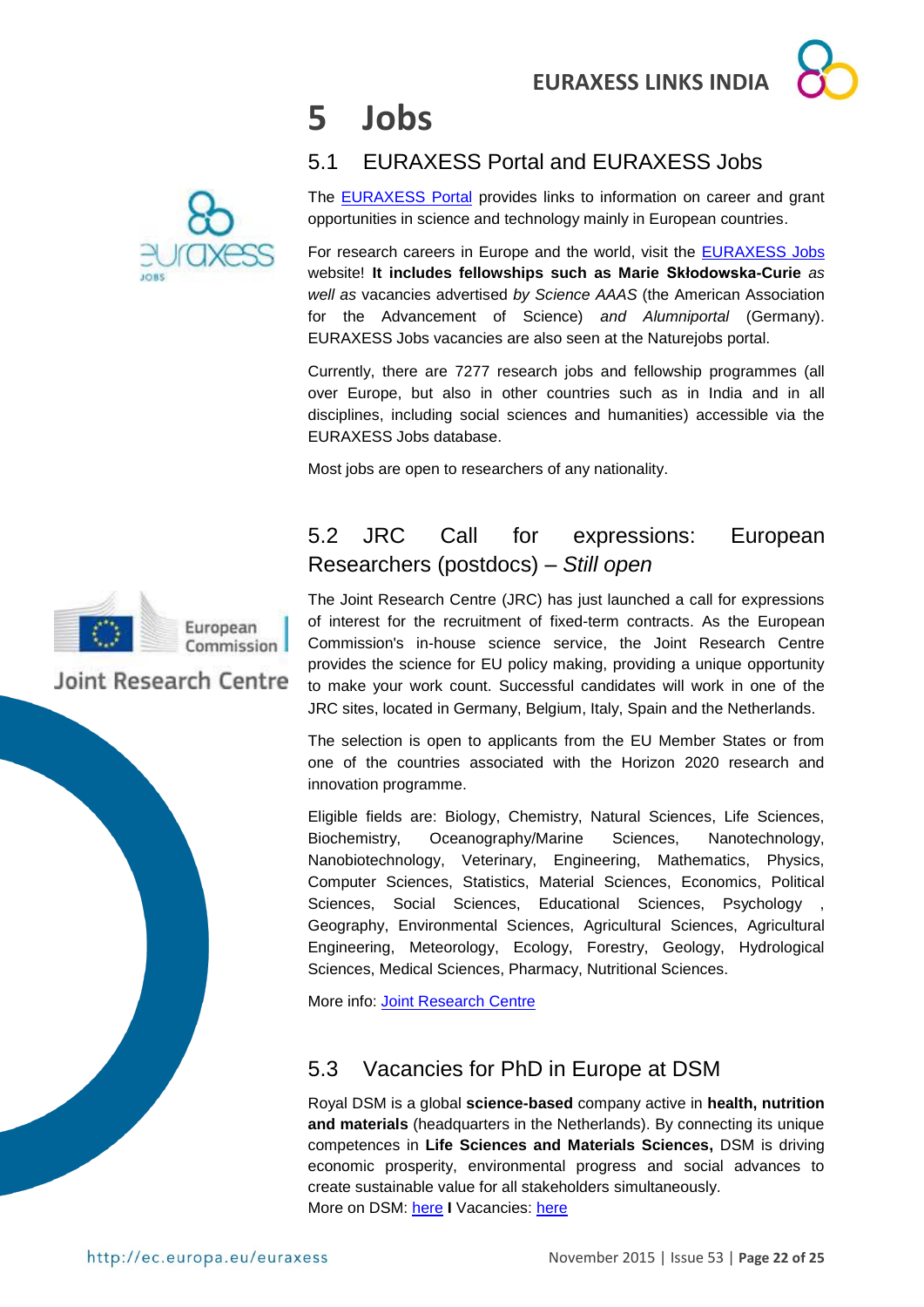

## <span id="page-22-0"></span>5.4 CO2CTUS Consortium

CO2CTUS Consortium is a new initiative to create professional networks on CO2 Capture, Transport, Utilisation and Storage Reducing greenhouse gas emissions to solve a global problem

Read more: [Chemicals Worldwide –](http://www.chemicalsworldwide.com/consortia/co2ctus-consortium/#CO2CTUS) Chemical Platform

<span id="page-22-1"></span>5.5 Chemical Engineer / Chemist (preferred with PhD) in the field of Gas Purification Process Development

#### **Application deadline: 30 December 2015**

World leader in gases, technologies and services for Industry and Health, Air Liquide is present in 80 countries with more than 50,000 employees and serves more than 2 million customers and patients. Oxygen, nitrogen and hydrogen have been at the core of the company's activities since its creation in 1902. Air Liquide's ambition is to be the leader in its industry, delivering long-term performance and acting responsibly.

AIR LIQUIDE Forschung und Entwicklung GmbH (ALFE) is one of 8 R&D Centers within the worldwide AIR LIQUIDE Group. ALFE emerged in 2009 from the former Lurgi GmbH R&D Center. Its research and development focus lies on the conversion of fossil and biomass feedstock into fuels and chemicals, mainly via the synthesis gas route. The scope of activities covers exploratory research, starting from fundamental understanding of the process chemistry via bench and pilot plant tests up to demonstration units as the final step prior commercialization at industrial scale. This is frequentlyrealized in cooperation with other partners from industry, public R&D institutions and universities.

#### *Profile sought:*

Profound knowledge in thermal process engineering, thermodynamics and separation processes

Knowledge in chemical reaction engineering and fluid dynamics

Proficient in process simulation tools such as (AspenTM, HysysTM)

Knowledge in plant data validation and reconciliation (DVR)

Basic knowledge about tools for process economic evaluations (such as Aspen ICARUSTM)

Experience with MatLabTM modeling or Visual-Basic

Good communicator

Plant engineering and equipment design competencies

Interest to work with an international team and partners

Project management skills

Read more: [l'intelli'agence](http://www.intelliagence.fr/Page/Offer/ShowOffer.aspx?OfferId=64583)

*Source: LinkedIn-internationally mobile researchers*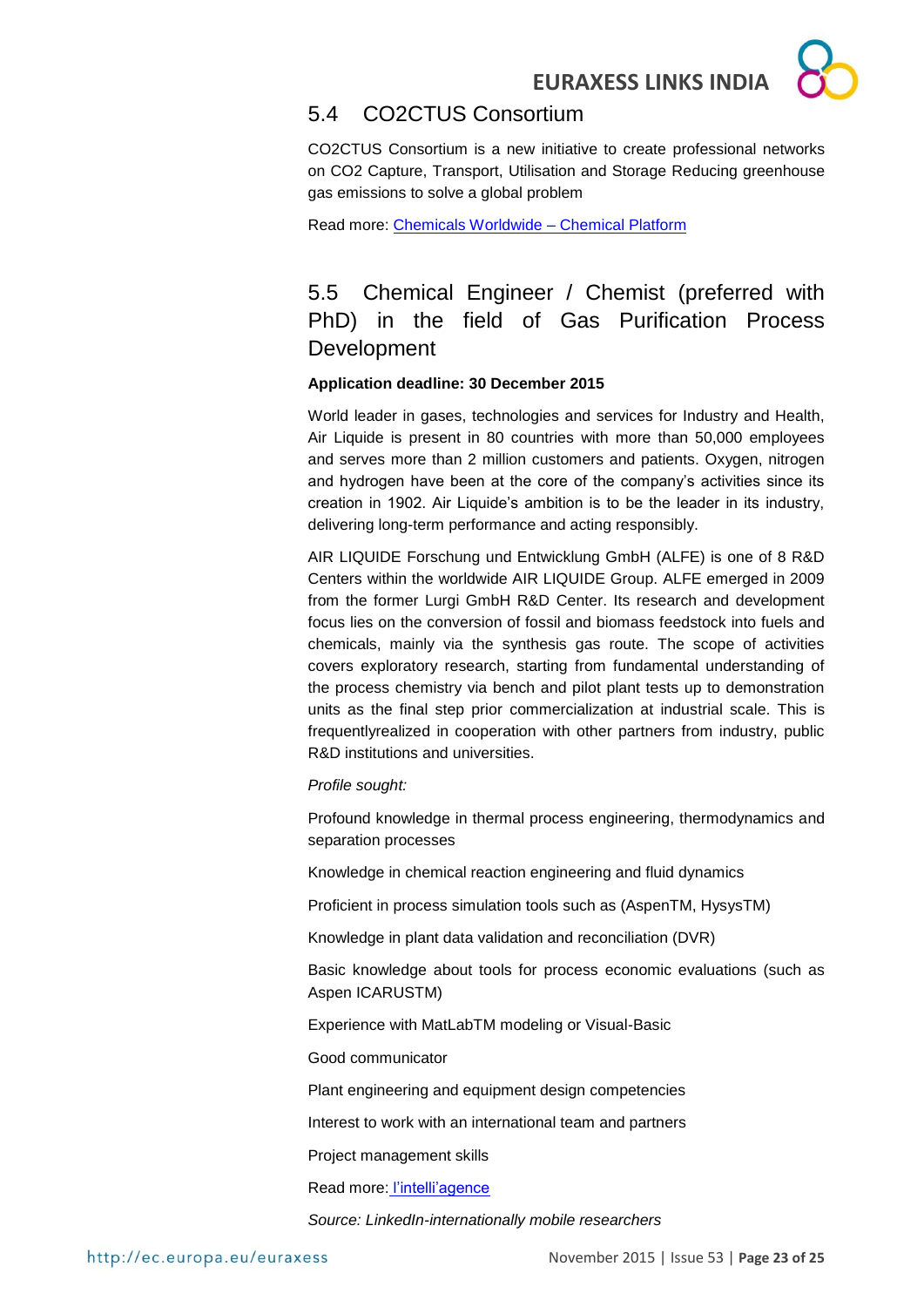

## <span id="page-23-0"></span>5.6 Horizon 2020: Call of expression of interest for experts



Linked in

Additional details can be found in the [Participant Portal.](http://ec.europa.eu/research/participants/portal/desktop/en/experts/index.html) *We encourage experienced researchers to check it out and register as an expert.* The call for expression of interest will remain open for the lifetime of Horizon 2020.

## <span id="page-23-1"></span>5.7 Join us on LinkedIn: [linkedin.euraxess.org](http://www.linkedin.com/groups/EURAXESS-Links-Internationally-Mobile-Researchers-4990889/about)

The EURAXESS Links group on LinkedIn is for **internationally mobile researchers** to share their experiences and learn of jobs and career opportunities around the world.

It is part of the EURAXESS initiative, the European Commission's programme to support researchers, of which EURAXESS Links is its external arm (i.e. for outside Europe).

*The global EURAXESS LinkedIn group is complementary to the countrybased EURAXESS Links India community managed with SINAPSE.*

## <span id="page-23-2"></span>5.8 India: Jobs at [DevNetJobsIndia](http://www.devnetjobsindia.org/)

At the time of writing this issue, DevNetJobsIndia offers positions in research and innovation. It is best is to check the site at the beginning of the month when new positions are advertised.

## <span id="page-23-3"></span>5.9 India: Jobs at [IndiaBioScience](http://www.indiabioscience.org/jobs)

IndiaBioscience is a non-profit science outreach initiative created to fulfill the niche gap within the Life Science sector in India. IBS is envisioned to function as a catalyst organisation that will invigorate the various activities associated with establishing a strong hold for scientific research on the global scene – this includes recruitment, networking, collaborations, research oriented education and science communication.

IndiaBioScience is your Gateway to Indian Biology!

# <span id="page-23-4"></span>**6 Events in Europe and India**

| Event (click on event title for more details)                                                                                                              | <b>Location</b>   | <b>Date</b>       |
|------------------------------------------------------------------------------------------------------------------------------------------------------------|-------------------|-------------------|
| 6.1 Europe                                                                                                                                                 |                   |                   |
| Events announced under Horizon 2020 website<br>The website includes information on the Information Days by the<br>European Commission and Brokerage events | <b>Check link</b> | <b>Check link</b> |
| $ESOF 2016$ (next year!)                                                                                                                                   | Manchester, UK    | 22-27 July 2016   |